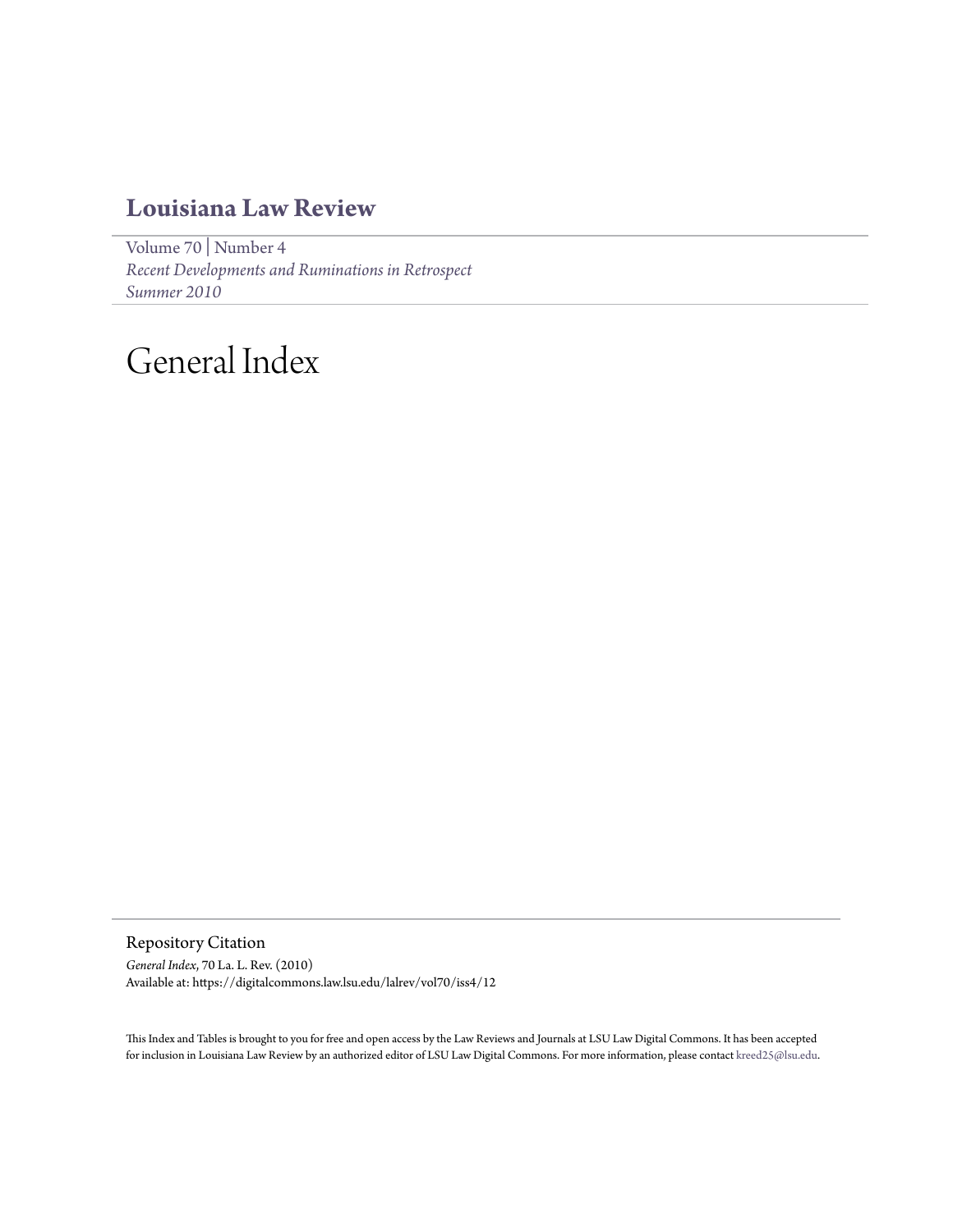#### **GENERAL** INDEX Volume **70**

**AGENTS AND AGENCY**

**ACTS** BY **POPULAR NAME** Antiterrorism and Effective Death Penalty Act of **1996,** Vol. **70, p. 678** Civil Rights Act of **1871,** Vol. **70,** pp. 664, **667** Civil Rights Act of **1991,** Vol. **70, p. 156** Employee Free Choice Act **(EFCA),** Vol. **70,** pp. **97,** 101,106, **134-37,** 141, 145-46, 148,151-52, 154 Fair Labor Standards Act **(FLSA),** Vol. **70,** pp. **157-58** Family Medical Leave Act of **1993,** Vol. **70, p. 160** Federal Death Penalty Act (FDPA), Vol. **70,** pp. 996, **1006, 1019** Jones Act, see MARITIME TORTS, this index, Vol. **70** Labor Law Reform Act, Vol. 70, p. 134 Labor Management Relations Act (LMRA), Vol. 70, pp. 104, 108, 127, 175 Labor Management Reporting and Disclosure Act (LMRDA), Vol. 70, p. 134 Landrum-Griffith Act, Vol. 70, p. 134 Louisiana Products Liability Act (LPLA), see PRODUCTS LIABILITY, this index, Vol. 70 Medical Malpractice Act, Vol. 70, p. 1209 National Labor Relations Act (NLRA), Vol. 70, pp. 101,105-06,108, 111-12, 114-15, 120-21,124-27,134,138, 143, 146-48, 151,164-71,175, 179- 83, 185, 190-91 Norris-Laguardia Act of **1932,** Vol. **70, p. 171** Occupational Safety And Healthy Act (OSHA), Vol. **70, pp.** 159-60, 191 Pregnancy Discrimination Act **(PDA)** of **1978,** Vol. **70, p. 160** Taft-Hartley Act, Vol. **70,** pp. **99-100,** 114, 121,134, 146, 151, 169, **190** Team Act, Vol. **70,** p. **135** Workers Compensation Act, Vol. **70,** p. **1187** Workplace Fairness Act, Vol. **70,** p. **150 ADNMRALTY** Labor and Employment, see MARITIME TORTS, this index, Vol. **70** Maritime Common Law, Vol. **70,** pp. 493- 94 **ADOPTION**

Effect of Cohabitating-Parent Privilege on Same-Sex Adoption, see **EVIDENCE,** this index, Vol. **70** Same-Sex Adoption, see PARENT **AND CHILD,** this index, Vol. **70**

Vicarious Liability, see **VICARIOUS** LIABILITY, this index, Vol. **70 APPEALS** Punitive Damages Federal Due Process, Vol. **70, pp.** 604-07 Under Louisiana Law, Vol. **70, pp. 599-604 APPELLATE COURTS** Generally, see FEDERAL COURTS, this index, Vol. **70 ARBITRATION AND ALTERNATIVE DISPUTE RESOLUTION** Arbitration Authority of Judicial Decisions Efficiency Rationale, Vol. **70, pp. 812-13, 820, 825** Generally, Vol. **70, pp. 805, 807-12,** 818-21 Personal Rationale Expertise Rationale, Vol. 70, pp. 814-15, 821 Generally, Vol. 70, pp. 813, 821 Insight Rationale, Vol. 70, pp. 813-14, 821, 836, 839-40, 850 Institutional Rationale, Vol. **70, pp.** 815- 18, 821,825-28, 843 Contemporary International Arbitration Corporate Actors, Vol. 70, pp. 841-42 Generally, Vol. 70, pp. 805-06, 850 Procedure Procedural Special Master, Vol. **70,** pp. 807, 852-53 Tailored for Parties, Vol. 70, pp. 847-50 Uniformity of, Vol. 70, pp. 806, 843-46 Three-Arbitrator Panel As Displaced Party Negotiation, Vol.

70, pp. 836-41 Objectiveness of, Vol. 70, pp. 839-40, 854 Problems with, Vol. 70, pp. 829-836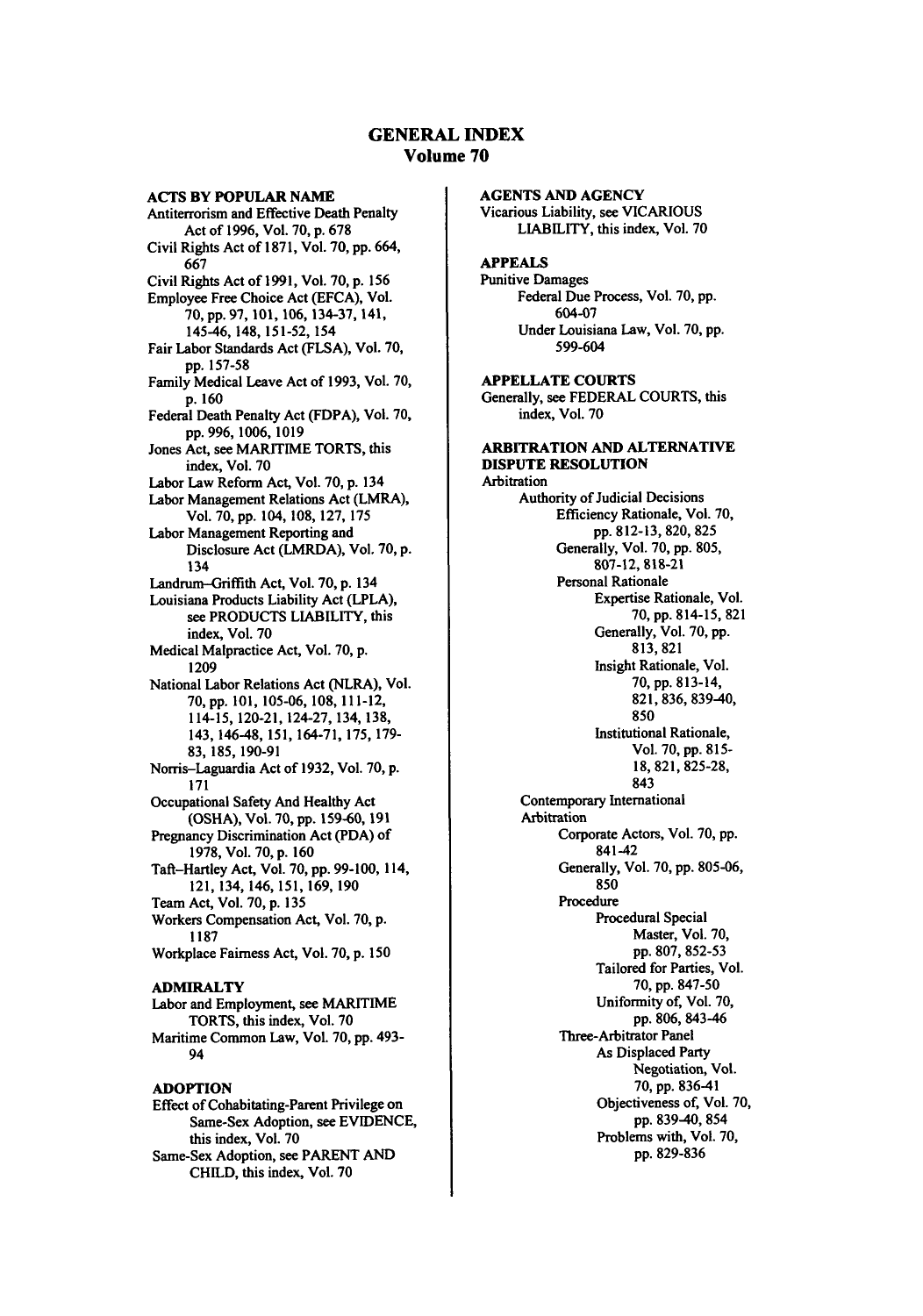Traditional Arbitration Generally, Vol. 70, pp. 805-06, 850 Role of Arbitrator, Vol. 70, pp. 821-28 Arbitration Awards Expanded Judicial Review By Contract, Vol. 70, pp. **390-** 400 California State Court, Vol. **70,** pp. 400-02 Policy Decisions, Vol. 70, pp. 402-06 Practical Effects, Vol. 70, pp. 406-10 Binding Arbitration Generally, Vol. 70, p. 387 Judicial Review for Errors of Law, Vol. 70, p. 387 Dispute Resolution Domestic, Vol. 70, pp. 802-04 International, Vol. 70, pp. 802-04 Federal Arbitration Act Generally, Vol. **70, p. 388** Procedural Provisions, Vol. **70, pp. 388-90, 395-97** Generally, Vol. **70, pp.** 112, **136, 175** Interest Arbitration, Vol. **70, pp.** 104, 112, 145-48 Labor and Employment Final Offer Arbitration, Vol. 70, pp. 71-75 First Contract Arbitration Constitutionality, Vol. 70, pp. 82-93 Interest Arbitration Binding, Vol. 70, pp. 47-95 Employee Free Choice Act, Vol. 70, pp. 47-95 Mandatory, Vol. 70, pp. 47-95 Under the National Labor Relations Act, Vol. 70, pp. 49-54

#### **ATTORNEYS**

As Judges, see JUDGES, this index, Vol. 70 As Law School Deans, see LAW SCHOOL, this index, Vol. 70

#### **BANKRUPTCY**

Estimating Value of Claims, Vol. 70, pp. 458-59

**BANKS AND BANKING** Hawala As an Alternative to Formal Business

Entity Formation, Vol. **70, pp. 881-84** As Used in Terrorism Finance, Vol.

**70,** pp. **877-78**

Generally, Vol. **70,** pp. 878-81

**BIRTH CONTROL** Generally, see **CONTRACEPTION,** this index, Vol. **70 CAPITAL PUNISHMENT** Crimes Against Individuals Compared with Crimes Against the State, Vol. 70, pp. 1011-13 Rape, Vol. 70, pp. 1002-03 Cruel and Unusual Punishment Generally, Vol. 70, pp. 997-98, 1013- 14 Proportionality Principle, Vol. 70, pp. 997-98, 1002-05, 1019 Espionage Constitutionality of Death Penalty as Punishment Applicable Jurisprudence, Vol. 70, pp. 1013-15 *Kennedy v. Louisiana* Test, Vol. 70, pp. 1013-20 National Consensus, Vol. 70, pp. 1006-10, 1015-18 United States Supreme Court's Independent Judgment, Vol. 70, pp. 1008-10, 1018-20 Definition of, Vol. 70, p. 999 History of, Vol. 70, pp. 995-96, 998- 1002 Prosecution of, Vol. 70, pp. 996-97, 1015 Military Law, Vol. 70, p. 1006 National Consensus Generally, Vol. 70, pp. 1003, 1006-10 Military Law, Vol. 70, pp. 1006, 1016 Non-Homicide Cases, Vol. 70, pp. 1002-11, 1013-20 Treason, Vol. 70, pp. 1000, 1011 **CHILD CUSTODY** Effect of Parental Separation on Children,

see PARENT AND CHILD, this index, Vol. 70

#### **CHILD SUPPORT**

Effect of Parental Separation on Children, see PARENT **AND** CHILD, this index, Vol. **70**

#### **CHILDREN AND MINORS** Filiation Peremption, Vol. 70, **pp.** 1196-98,

1207, 1210, 1223-24 Health Insurance for, Vol. 70, pp. 698-717, 719-41,744-45

viii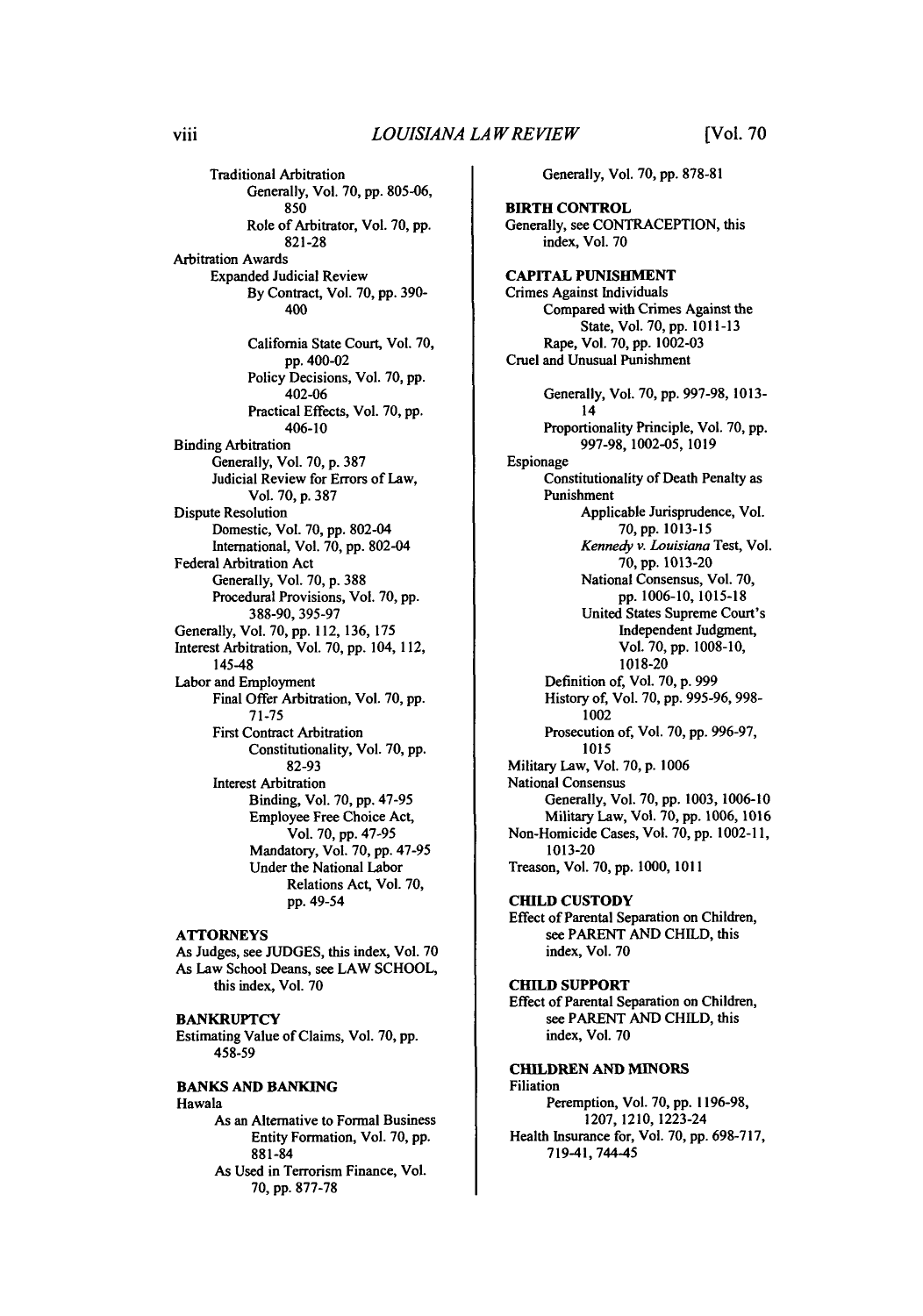#### **2009-20101**

#### **CIVIL CODE** French Civil Code, Vol. **70, pp.** 562, **573**

French Law on Punitive Damages, Vol. 70, **p. 581** Generally, Vol. **70, pp. 562, 563** German Civil Code, Vol. **70, p. 562** Louisiana, Punitive Damages, see **DAMAGES,** this index, Vol. **70**

#### **CIVIL LAW**

Generally, Vol. **70, pp. 560, 562-64, 572-75** History of Effect of French Revolution, Vol. **70, pp. 573-75** Effect of Roman Law, Vol. **70, pp. 572-73** Generally, Vol. **70, pp. 572-75** Principles of Formalism, Vol. **70, pp. 563-64** Punishment Outside Private Law, Vol. **70, pp. 561-62** Relationship and Structure, Vol. **70, pp. 562-63** Punitive Damages At Civil Law, see DAMAGES, this index, Vol. **70** Generally, Vol. 70, pp. 580-81

#### **CIVIL** PROCEDURE

Cause of Action Estimating Value **of** Generally, Vol. **70, pp.** 454-58 In Bankruptcy, Vol. **70, pp. 458-59** Class Actions, see **CLASS ACTIONS,** this index, Vol. **70** Louisiana, see **LOUISIANA** CIVIL PROCEDURE, this index, Vol. **70**

#### **CIVIL RIGHTS**

Section **1983** Claims, Vol. **70, pp.** 647-48 Title VII of the Civil Rights Act Vicarious Punitive Damages, Vol. **70, pp. <sup>5</sup> <sup>10</sup> -11**

#### **CLASS ACTIONS**

Causes of Action, Vol. **70, pp. 438-39** Class-of-One, Vol. **70, pp. 313-51** Elements of, Vol. **70, pp.** 439-40 Personal Injury Generally, Vol. 70, p. 437 Opposition to, Vol. 70, pp. 448-50 Support for, Vol. **70, pp.** 449-50 Punitive Damages in, see DAMAGES, this index, Vol. 70 Types of, Vol. **70,** pp. 444-45

#### **COMMON** LAW

Federal, **see** FEDERAL **COURTS,** this index, Vol. 70 Generally, Vol. **70, pp. 560, 568-69, 575** History of America, Vol. **70, pp. 574-75** Europe, Vol. **70, pp. 572-75** Generally, Vol. **70, pp. 567-69** Punitive Damages At Common Law, see **DAMAGES,** this index, Vol. **70** Generally, Vol. **70, pp. 581-82** Traditional Common Law Practice Punitive Damages, see **DAMAGES,** this index, Vol. **70**

COMMUNITY PROPERTY Rights of Unmarried Cohabitants, see PROPERTY, this index, Vol. **70**

**COMPARATIVE FAULT Of** Manufacturer and Seller, see REDHIBITION, this index, Vol. **70**

#### **COMPARATIVE LAW** Benefits, Vol. **70, p. 558** Civil Law v. Common Law, see **CIVIL** LAW and **COMMON** LAW, this index, Vol. **70** Cultural Influence

Path Dependence, Vol. **70, pp. 559-60** Generally, Vol. **70, pp. 558-61** Health Care Law, see HEALTH CARE, this index, Vol. **70**

Punitive Damages, Vol. **70, pp.** 418-19, **580- 82, 613-14**

#### **CONFLICT** OF LAWS

**History** Generally, Vol. **70, pp.** 54249 Modem Theory, Vol. **70, pp.** 544-45 Vested Rights Theory, Vol. **70, pp.** 542-43 Punitive Damages, see DAMAGES, this

index, Vol. **70**

#### **CONSTITUTION OF THE UNITED STATES**

Due Process Clause Generally, Vol. **70,** pp. 423,429-31 Vicarious Punitive Damages, Vol. 70, p. **510** Eighth Amendment Cruel and Unusual Punishment, see CAPITAL **PUNISHMENT,** this index, Vol. 70 Generally, Vol. 70, pp. 996, 1005 Equal Protection Sex, Vol. 70, p. 210 Excessive Fines Clause, Vol. **70,** p. 423 Federalism, Vol. **70,** pp. 669-70 First Amendment Generally, Vol. **70, pp. 316-17, 322-** 30, 342, **1082-84** Individual Right

ix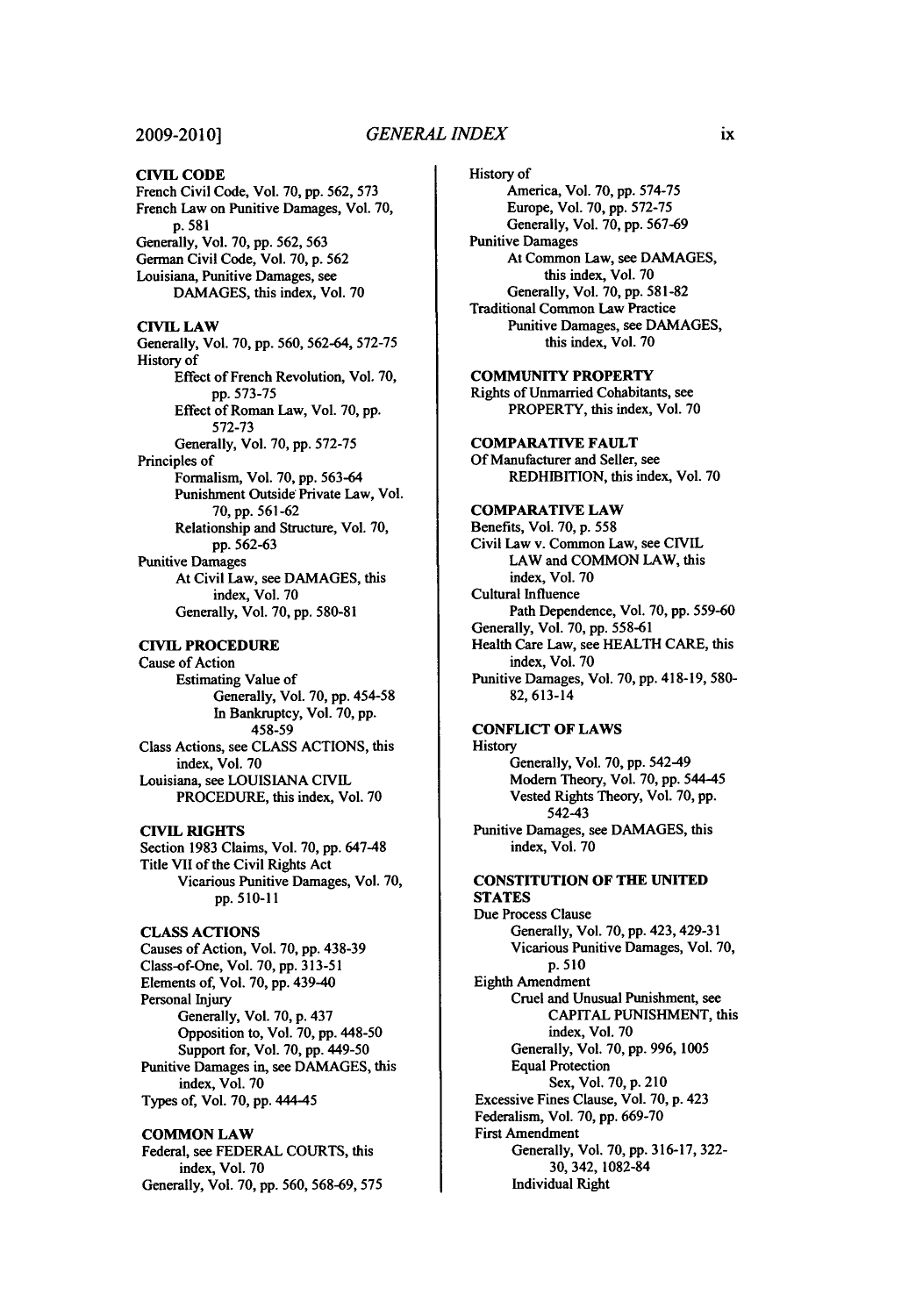#### *LOUISIANA LAW REVIEW*

Abortion, Vol' **70,** pp. 1085-86 To Vote, Vol. **70,** pp. 1084-85 Litigation Standard of Review, Vol. **70,** pp. 1084-86 Fourteenth Amendment Due Process Punitive Damages, Vol. **70, pp. 599-600,** 604-07 Generally, Vol. **70, pp. 667, 1077** Incorporation, Vol. **70, p.** 1084 Fourth Amendment Litigation Standard of Review, Vol. **70, pp. 1086-88** Unreasonable Seizure, Vol. **70, p.** 648 Full Faith and Credit Clause Judgment Recognition Foreign Jurisdictions, Vol. 70, pp. 539-40 Generally, Vol. 70, p. 530 Generally, Vol. 70, pp. 313-51 Second Amendment Firearm Regulation Constitutionality Standards of Review, Vol. **70, pp. 1061- 62, 1069, 1072-82, 1088-89** Statutory Interpretation, Vol. **70, pp.** 1067- 74 Generally, Vol. 70, pp. 1061-97 Litigation *Pre-Heller,* Vol. 70, pp. **1061-66** Treason Clause Generally, Vol. 70, **pp.** 1000, **1011** CONSTITUTIONAL LAW Due Process As A Source of Voting Rights, Vol. **70, pp.** 1024-30 Eighth Amendment, see CONSTITUTION OF THE UNITED STATES, this index, Vol. **70** Equal Protection As A Source of Voting Rights, Vol. **70, pp.** 1024-30 Generally, Vol. **70, pp. 313-351** First Amendment, see CONSTITUTION OF THE UNITED STATES, this index, Vol. 70 Fourteenth Amendment, see CONSTITUTION OF THE UNITED STATES, this index, Vol. **70** Fourth Amendment, see CONSTITUTION OF THE UNITED STATES, this index, Vol. 70 Labor and Employment First Contract Arbitration

Fifth Amendment Taking, Vol. **70, pp. 92-93** Intelligible Principles, Vol. **70,** pp. **88-91** Nondelegation Doctrine, Vol. **70,** pp. **82-87** Substantive Due Process, Vol. **70,** pp. 92-93 Qualified Immunity, Vol. **70,** pp. 431, 433 Second Amendment, see CONSTITUTION OF THE UNITED STATES, this index, Vol. **70** Voting Rights Generally, Vol. 70, **pp.** 1023-24 Level of Scrutiny Applied, Vol. **70, pp.** 1024-60 Textual Source, Vol. **70,** pp. 1024-30 **CONTRACEPTION** Health Insurance Coverage of, Vol. **70, pp.** 205-08, 213-24, **226-31, 233-36** Oral, Vol. 70, pp. **373-74** CONTRACT LAW Arbitration Awards Expanded Judicial Review **By** Contract, see ARBITRATION AND ALTERNATIVE DISPUTE RESOLUTION, this index, Vol. **70** Bad Faith, Vol. **70,** pp. **55-59** Civil Obligations Peremption, Vol. **70, p. 1192** Conflicts with Tort Law, see REDHIBITION, this index, Vol. **70** Contracts with Seller, see REDHIBITION, this index, Vol. **70** Employment Contracts Collective Bargaining Agreements, see LABOR AND EMPLOYMENT LAW, this index, Vol. 70 First Contract Failure to Secure, Vol. **70, p. 58** Negotiation, Vol. **70,** pp. 54-55 Good Faith, Vol. 70, **pp.** 47-95 Onerous Contracts, Vol. 70, p. 1192 Rights of Unmarried Cohabitants, see MARRIAGE, this index, Vol. **70** CREDITOR LAW Forfeitures, Vol. **70, pp. 1184-85** Peremption, Vol. **70,** pp. **1183-85, 1189-90** Prescription, Vol. **70,** pp. **1183-85,** 1189-90 **CRIMINAL** PROCEDURE

Marital Privileges for Non-Defendant Spouse, see EVIDENCE, this index, Vol. **70**

 $\mathbf{x}$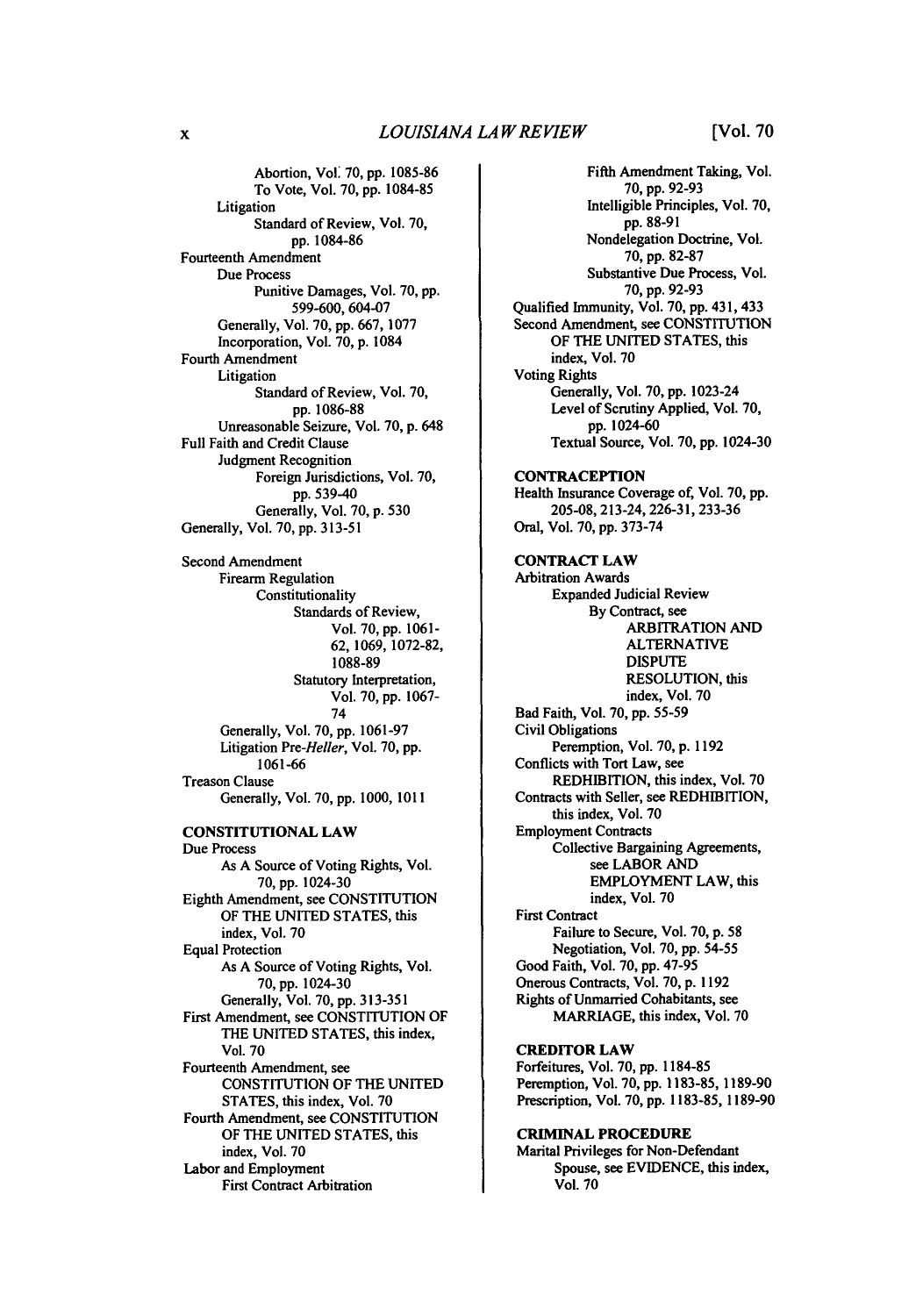Sentencing for Espionage, see CAPITAL PUNISHMENT, this index, Vol. **70 DAMAGES** Compensatory Damages Generally, Vol. 70, pp. 464-65, 545 Non-Pecuniary, Vol. 70, p. 465 Pecuniary, Vol. 70, p. 465 Sufficiency of Award, Vol. 70, pp. 424-25 Distribution of, Vol. 70, pp. 460-61 Exemplary Damages, see PUNITVE DAMAGES, this index, Vol. 70 Generally, Vol. 70, p. 464 Maritime Law, see MARITIME TORTS, this index, Vol. 70 Money Damages for Unlawful Conviction, Vol. 70, p. 651 Punitive Damages At Civil Law, Vol. 70, pp. 560, 561- 64 At Common Law, Vol. 70, pp. 560- 61, 564-65, 575 Choice of Law, Vol. **70, pp.** 541-42 Civil Law, Vol. 70, pp. 580-81 Class Actions, Vol. 70, pp. <sup>4</sup> <sup>13</sup> - 1 4 Common Law, Vol. 70, pp. 581-82 Comparative Law, Vol. 70, pp. 418- 19 Conflict of Laws Burden of Proof, Vol. 70, pp. 551-52 Generally, Vol. 70, pp. 541-54 Insurability, Vol. 70, pp. 549-51 Judicial Review, Vol. 70, pp. 552-54 **Constitutionality** Excessive Awards Excessive Fines Clause, Vol. 70, p. 423 Federalism Concerns, Vol. 70, pp. 425-26 Generally, Vol. 70, pp. 421-23, 425-26 Guideposts, Vol. 70, pp. 421-22, 424-25, 430 Judicial Review, Vol. 70, p. 424 Fair Notice, Vol. 70, pp. 424, 426-28, 434 Generally, Vol. 70, pp. 426-27 Objective Reasonableness of Conduct Benchmarks, Vol. 70, pp. 432-34 Generally, Vol. 70, pp. 422,426-27, 431- 32 Reprehensibility of Conduct, Vol. 70, pp. 424-25

Traditional Common Law Practice, Vol. 70, pp. 422,426-27 Vagueness, Vol. 70, pp. 429-30 Deterrence, Vol. 70, p. 414 Due Process Generally, Vol. 70, p. 413 Notice, Vol. 70, p. 413 Objectively Reasonable Conduct, Vol. 70, p. 413 Void for Vagueness, Vol. 70, p. 413 Economic Rationale for, Vol. 70, pp. 450-54 Forum Shopping Generally, Vol. 70, pp. 532-38 Removal of Cases, Vol. 70, p. 538 Generally, Vol. 70, pp. 436, 473-75, 496-97, 501-03, 557, 560-61, 564, 567, 576-77 Goals of, Vol. 70, pp. 440-41 History, Vol. 70, **pp.** 570-72 In Class Actions Generally, Vol. 70, pp. 435, 438, 445-50,461-62 Impact, Vol. 70, pp. 444-45 In Louisiana Amount of Award, Vol. 70, pp. 598-99, 601-04, 606 Appeals, Vol. 70, pp. 599-607 Criminal Sexual Activity, Vol. 70, pp. 610- <sup>12</sup> Current Provisions, Vol. 70, pp. 585-613 Discretion of the Trier of Fact in Awarding, Vol. 70, pp. 596-98 Generally, Vol. 70, pp. 419-20 Historically, Vol. 70, pp. 582- 85 Intoxicated Drivers, Vol. 70, pp. 587-610 Louisiana Drug Dealer Liability Act, Vol. 70, pp. 612-13 Louisiana Electronic Surveillance Act, Vol. 70, p. 612 Purposes, Vol. 70, pp. 587-89 Vicarious Liability of Employers for Intoxicated Drivers, Vol. montence = -<br>70, pp. 607-08 Liability Limiting Liability, Vol. 70, p. 417 Strict Liability, Vol. 70, p. 413 Vicarious Liability, Vol. 70, pp. 416-18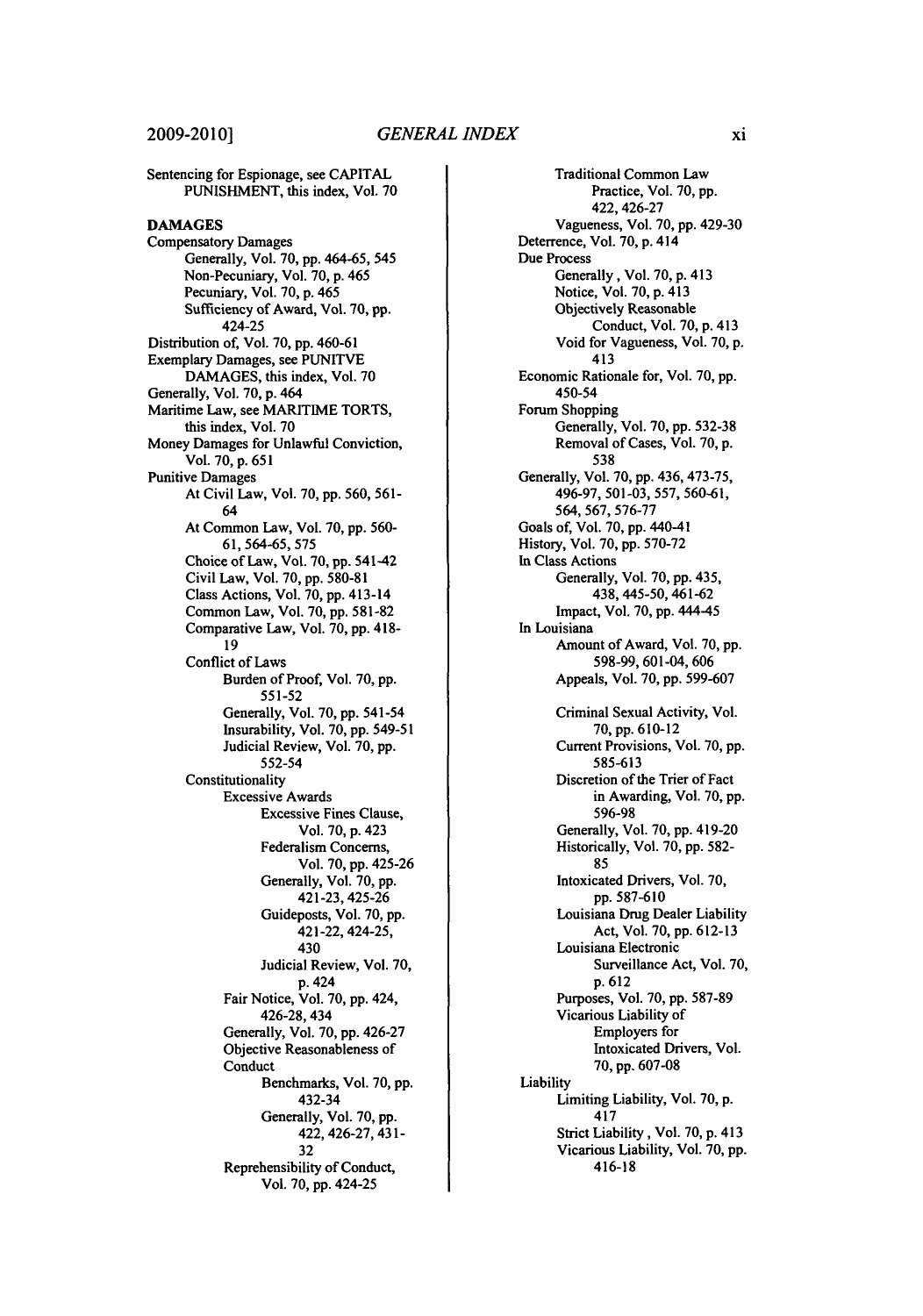Maritime, Vol. **70, pp.** 415-17 Model Case Generally, Vol. **70, p.** 445 Variations on, Vol. 70, pp. 445- 56 Nature of Conduct Required for, Vol. **70,** pp. 443-44 Overdeterrence, Vol. **70, pp.** 451-52 Pain and Suffering, Vol. 70, p. 570 Policy Arguments Against, Vol. 70, pp. 561, 564, 566-67 Generally, Vol. 70, pp. 565-67 In Favor, Vol. 70, pp. 565-66 Punishment, Vol. 70, p. 571 Scope of, Vol. 70, pp. 441-43 Settlements to Avoid, Vol. 70, p. 437 Societal Damages, Vol. 70, p. 414 Underdeterrence, Vol. 70, pp. 452-53 Vicarious Liability, Vol. 70, pp. 504- 27 Redhibitory Damages, see REDHIBITION, this index, Vol. 70

#### **DEFENSES**

Unconstitutionality of Statute, see CAPITAL PUNISHMENT, this index, Vol. 70

#### **DISABILITY**

Generally, Vol. **70, pp. 381-83** Reasonable Accommodation, Vol. **70, pp. 380, 383-84**

#### DISCRIMINATION

Citizen Employees, Vol. **70, pp.** 246-312 Employment Childbearing Capacity, Vol. **70, pp.** 366, 368-69, **375-76** Disability, Vol. **70,** pp. 381-84 Gender, Vol. **70,** pp. 205-06, 354, **356, 366, 368, 375-76, 378** Pregnancy Generally, Vol. 70, pp. **209-13, 215-27,** 354, 356-58, **363-67,** 369, **371-73, 376** Potential for Pregnancy, Vol. **70,** pp. **363,** 366-68, **370- 72, 374-77 Sex** Disparate Impact, Vol. 70, **pp.** 355-56, **378-79** Disparate Treatment, Vol. **70,** pp. 355-56, 375, 377-78 Generally, Vol. 70, pp. 208-17, 219-21, 224-27, 354-57, 360, 364-68, 370, 373, 377 Sex Plus Claims, Vol. 70, p. 210 Sex Plus Discrimination, Vol.

**70, pp.** 367-68, 377-78 Housing Discrimination Unmarried Cohabitants, Vol. **70, pp.** 758-61 DIVORCE Effect of Parental Separation on Children, see PARENT AND CHILD, this index, Vol. **70** Spousal Support Peremption, Vol. 70, p. **1191** Prescription, Vol. **70,** p. **1191 DONATIONS** Wills, see WILLS, this index, Vol. 70 **DUE PROCESS** Exculpatory Evidence, see EVIDENCE, this index, Vol. 70 Fair Notice Generally, Vol. 70, pp. 422, 427, 431 Punitive Damages, see DAMAGES, this index, Vol. 70 Traditional Common Law Practice Punitive Damages, see DAMAGES, this index, Vol. 70 Vagueness Generally, Vol. 70, pp. 422, 426-29 Punitive Damages, see DAMAGES, this index, Vol. 70 Fourteenth Amendment, see CRIMINAL PROCEDURE, this index, Vol. 70 In Voting Rights, see CONSTITUTIONAL LAW, this index, Vol. 70 Punitive Damages, see CONSTITUTION OF THE UNITED STATES, this index, Vol. **70 ECONOMICS** Economic Rationale for Punitive Damages, Vol. 70, **pp.** 450-54 **ELECTIONS** Peremption, Vol. **70, pp. 1185-86** Union, Vol. **70,** pp. 116-19, 120, 138-41, 143 **EMPLOYEE BENEFITS** Health Insurance, Vol. 70, pp. **373,** 691, 699, **710-11**

Health Plans Prescription Coverage Contraceptives, Vol. **70,** pp. 205-08, **213-16,** 224-25, **227,** 229-30, **232-36**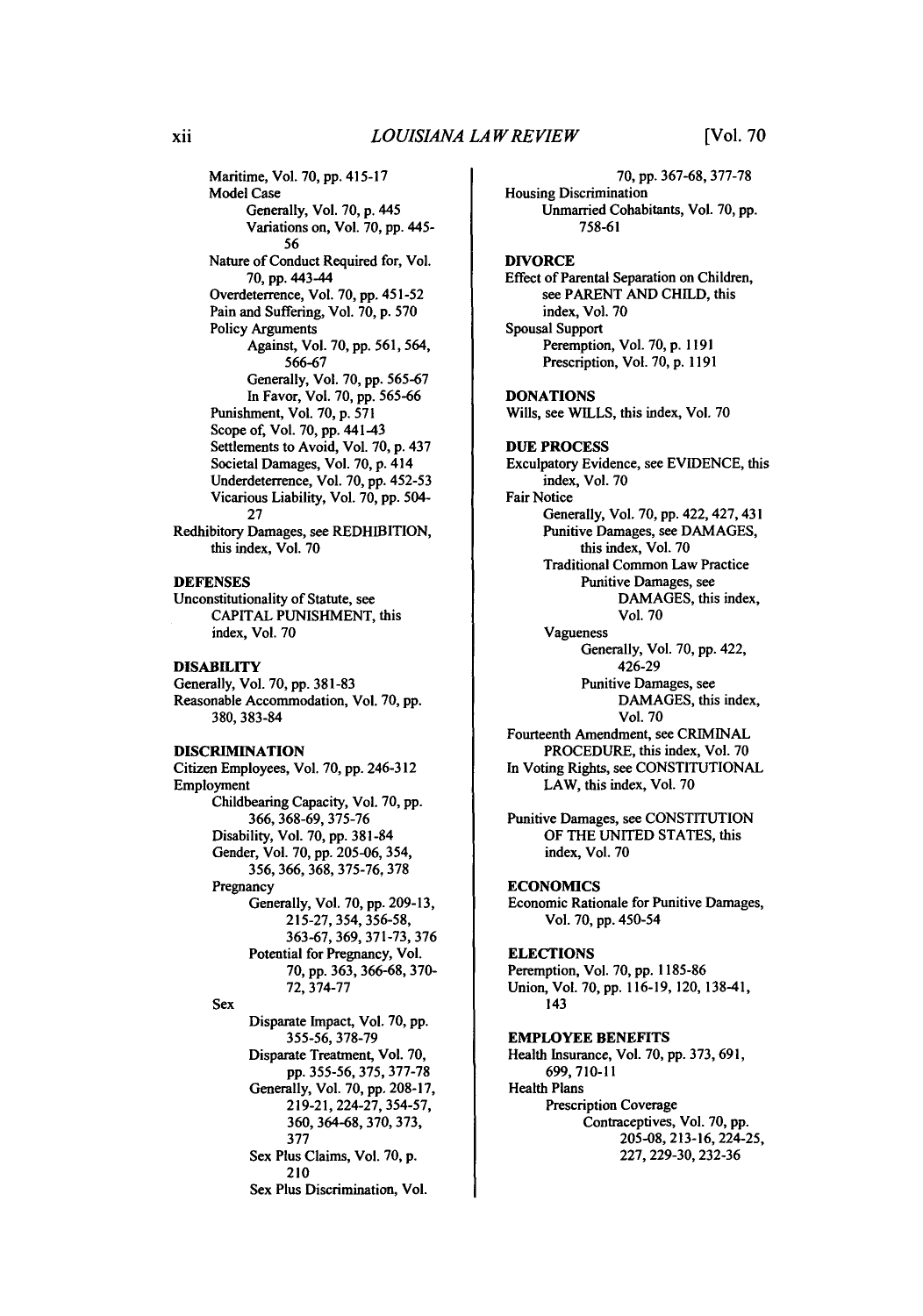**EMPLOYMENT** Citizen Employees Current Protections, Vol. **70, pp. 276- 312** Early Protections, Vol. **70, pp. 256-67** Generally, Vol. **70, pp.** 246-312 Judicial Activism, Vol. **70, pp.** 267-72 Legislative Activism, Vol. **70, pp.** 272-76 Collective Bargaining, see LABOR **AND** EMPLOYMENT LAW, this index, Vol. **70 Disability** Reasonable Accommodation, Vol. **70, pp. 380, 383-84** Employment-At-Will, Vol. **70, pp. 246-56, 326-29** Generally, Vol. **70, pp. 313-51** Maritime, see MARITIME TORTS, this index, Vol. **70** Private Employment Law, Vol. **70, pp. 318, 322, 326-27, 329-31, 351** Public Employment Law, Vol. **70, pp. 313- 51** *Restatement of the Law (Third) of Employment Law* Revisions from the Prior Draft, see RESTATEMENT AND MODEL ACTS, this index, Vol. 70 Unions, see LABOR AND EMPLOYMENT LAW, this index, Vol. 70 **EMPLOYMENT DISCRIMINATION** Anti-Union, Vol. **70, pp.** 104, 110-14, 116, 120, **127,** 135, 140, 152-54, **173-74** Childbearing Capacity, see DISCRIMINATION, this index, Vol. 70 Citizen Employees, Vol. 70, pp. 246-312 Equal Employment Opportunity Commission, Vol. 70, pp. 356, 364- 65, 373-74 Gender, Vol. 70, pp. 205-07, 209-11, 213- 17, 220-21, 223, 227, 231, 236 Generally, Vol. 70, pp. 113, 148, 154-57, 160, 190 Pregnancy, see DISCRIMINATION, this index, Vol. 70 Sex, Vol. 70, pp. 208-17, 219-21, 224-27 Status, Vol. 70, pp. 102, 110, 157-58, 162, 170 **EQUAL PROTECTION** In Voting Rights, see CONSTITUTIONAL LAW, this index, Vol. 70 Racially-Based Use of Peremptory Challenges, Vol. 70, pp. 967, 969, 986

Sex, Vol. 70, p. 2<sup>10</sup>

**EQUITY** Prescription, Vol. 70, **pp. 1183-84 ESTOPPEL** Collateral Estoppel, Vol. **70, pp. 672-73 EVIDENCE** Cohabitating-Parent Privilege Benefit Protecting Children Generally, Vol. **70, pp.** 792-94 Limitations on Availability of the Privilege, Vol. **70,** pp. **778-80** Same-Sex Adoption, Vol. **70,** pp. **774-78** Unmarried Cohabitants, Vol. 70, pp. 770-74 Effect on Marriage, Vol. 70, pp. 786- 90 Effect on Truth-Seeking Function of Privileges, Vol. 70, pp. 791-92 Judicial Application, Vol. 70, pp. 797- 98 Exculpatory Evidence, Vol. 70, pp. 650, 679-80 Marital Communication Privilege, Vol. 70, pp. 764-65 Marital Privileges Incentive to Marry Commission of Crime, Vol. 70, p. 785 Generally, Vol. 70, pp. 781-85 Judicial Application Viability Doctrine, Vol. 70, pp. 795-96 Purpose Protecting the Institution of Marriage Family and Childrearing, Vol. 70, pp. 767-70 Generally, Vol. 70, pp. 766-67, 780-81 Privileges Judicial Application Unmarried Cohabitants, Vol. 70, pp. 796-97 Proof Required for Espionage and Treason, Vol. 70, pp. 1000, 1019-20 Spousal Testimonial Privilege Generally, Vol. 70, pp. 762-64 Unmarried Cohabitants, Vol. 70, p. 753

**FEDERAL CIVIL PROCEDURE** Class Actions, see **CLASS ACTIONS,** this index, **Vol. 70,**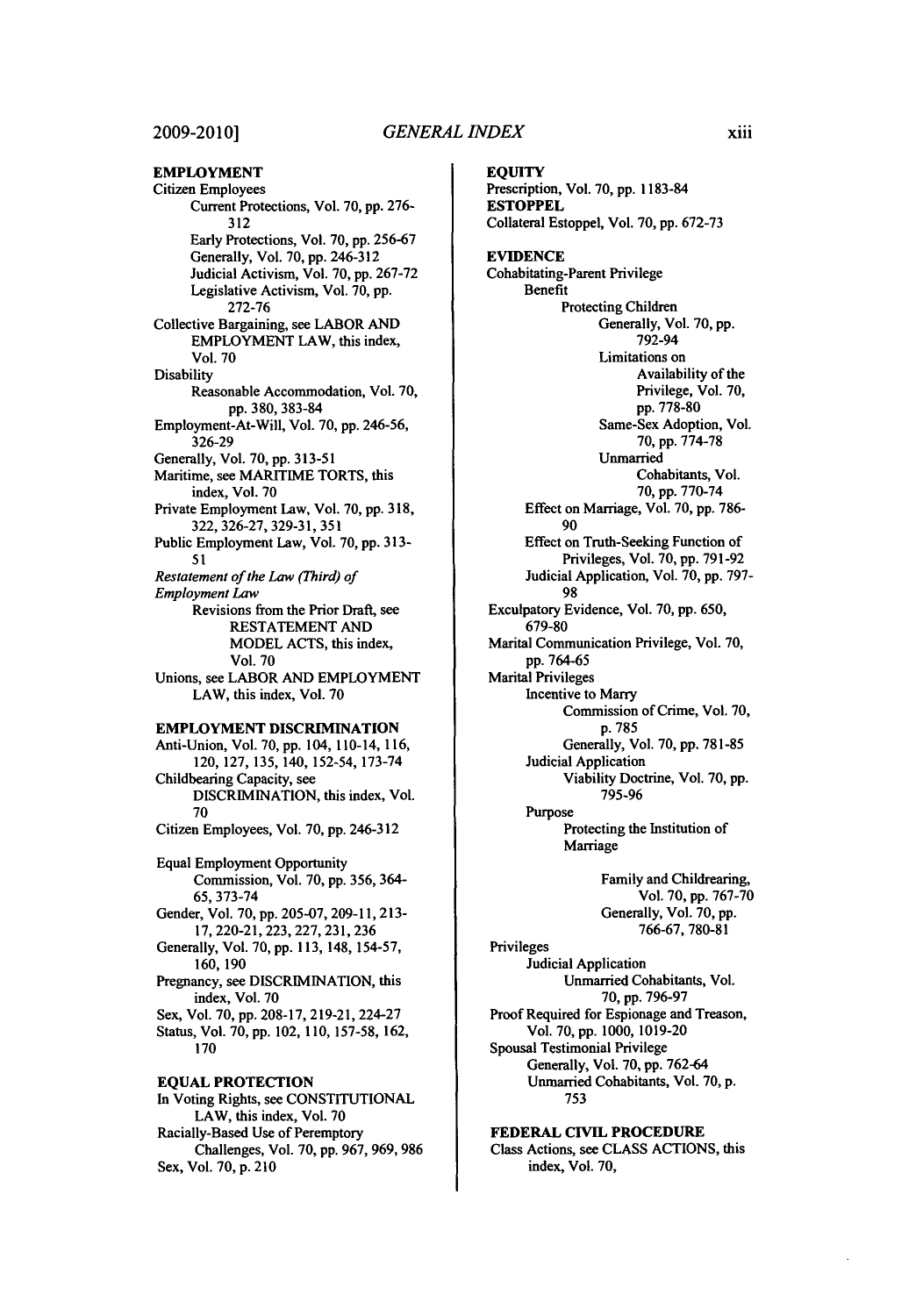#### FEDERAL **COURTS**

Circuit Court Split, Vol. **70, pp.** 655-61 Common Law, Vol. **70, p.** 494 Habeas review, see **HABEAS CORPUS,** this index, Vol. **70**

#### FEDERAL **GOVERNMENT**

Citizen Employees, Vol. **70, pp.** 246-312 Firearm Regulation, Vol. **70, pp. 1090-91**

#### FEDERALISM Generally, Vol. **70, pp. 231-32**

#### **FORUM NON CONVENENS**

Forum Shopping, Vol. **70, p.** 534

#### **GENDER**

Discrimination, Vol. **70, pp. 205-07, 209-11, 213-17,** 220-21, **223, 227, 231, 236**

#### **GOOD FAITH**

Bargaining, Vol. **70, pp.** 122, **127** Generally, Vol. **70, pp. 136, 186** Obligations of Seller, see REDHIBITION, this index, Vol. **70**

#### **HABEAS CORPUS**

Collateral Attack, Vol. **70, pp. 659-61, 673-** 74, **676-77, 681-82** Federal Review, Vol. **70, pp. 651, 653,** 655, **677-79** Non-Habeas Eligible Plaintiff, Vol. **70, pp.** 648-49, 655-59, **661-63, 670-71, 673-** 74, **676-77,** 679, **681-82** Statute of Limitations, Vol. **70, p. 678**

#### **HEALTH CARE**

Children, Vol. **70, pp. 698-717,** 719-41, 744- 45 Comparative United States and France Generally, Vol. **70, pp.** 945-47 Insurance Schemes, Vol. 70, p. 946

Effects of American Debt, Vol. 70, pp. 960- 61 Effects of Economic Downturn, Vol. 70, pp. 955, 959-61 Effects of the American Dollar, Vol. **70, pp.** 957-59 Effects of the Euro, Vol. 70, pp. 958-59 Generally, Vol. 70, pp. 683-749 Insurance Cost-Cutting Legal Chronic Conditions, Vol. **70,** pp. 949-50 Complementary Plans, Vol. 70, p. 949

Denying Coverage, Vol. **70, p.** 948 Generally, Vol. **70,** p. 948 Limited Reimbursements, Vol. **70, pp.** 948-49 Mixed Plans, Vol. **70, p.** 950 Public Health Guidelines, Vol. **70, p.** 948 Medical Death Panels, Vol. **70, pp.** 951-55 Generally, Vol. 70, p. 951 Health Care Deficit, Vol. 70, p. 954 Prescription Coverage Contraceptives, Vol. 70, pp. 205-08, 213-24, 226-3 **1,** 233-36 Universal Coverage, Vol. 70, pp. 946, 950 Medicaid, Vol. 70, p. 946 Medicare, Vol. 70, p. 946 Reform Generally, Vol. 70, pp. 688, 690-93 History of, Vol. 70, pp. 690-92 Opposition to, Vol. 70, pp. 733-37, 744, 746-48 Recent Efforts, Vol. 70, pp. 744, 746, 748-49 **HOMICIDE** Death Penalty, see CAPITAL

PUNISHMENT, this index, Vol. **70**

#### **HUMAN RIGHTS** Cruel and Unusual Punishment, see CAPITAL PUNISHMENT, this index, Vol. 70

**HUSBAND AND WIFE** Filiation Peremption, Vol. **70, pp. 1196-98, 1207,** 1210, 1223-24 Marital Communication Privilege, see EVIDENCE, this index, Vol. **70** Marital Privileges, see EVIDENCE, this index, Vol. 70 Spousal Support Peremption, Vol. 70, p. 1191 Prescription, Vol. 70, p. 1191 Spousal Testimonial Privilege, see EVIDENCE, this index, Vol. 70 **INFERTILITY** Generally, Vol. 70, pp. 353, 358-59, 361-63, 369-70, 372, 377, 383-84 **Treatment** 

Generally, Vol. 70, pp. 213, 218-20, 223, 353-54, 359, 365, 370, 372, 375, 382-83

xiv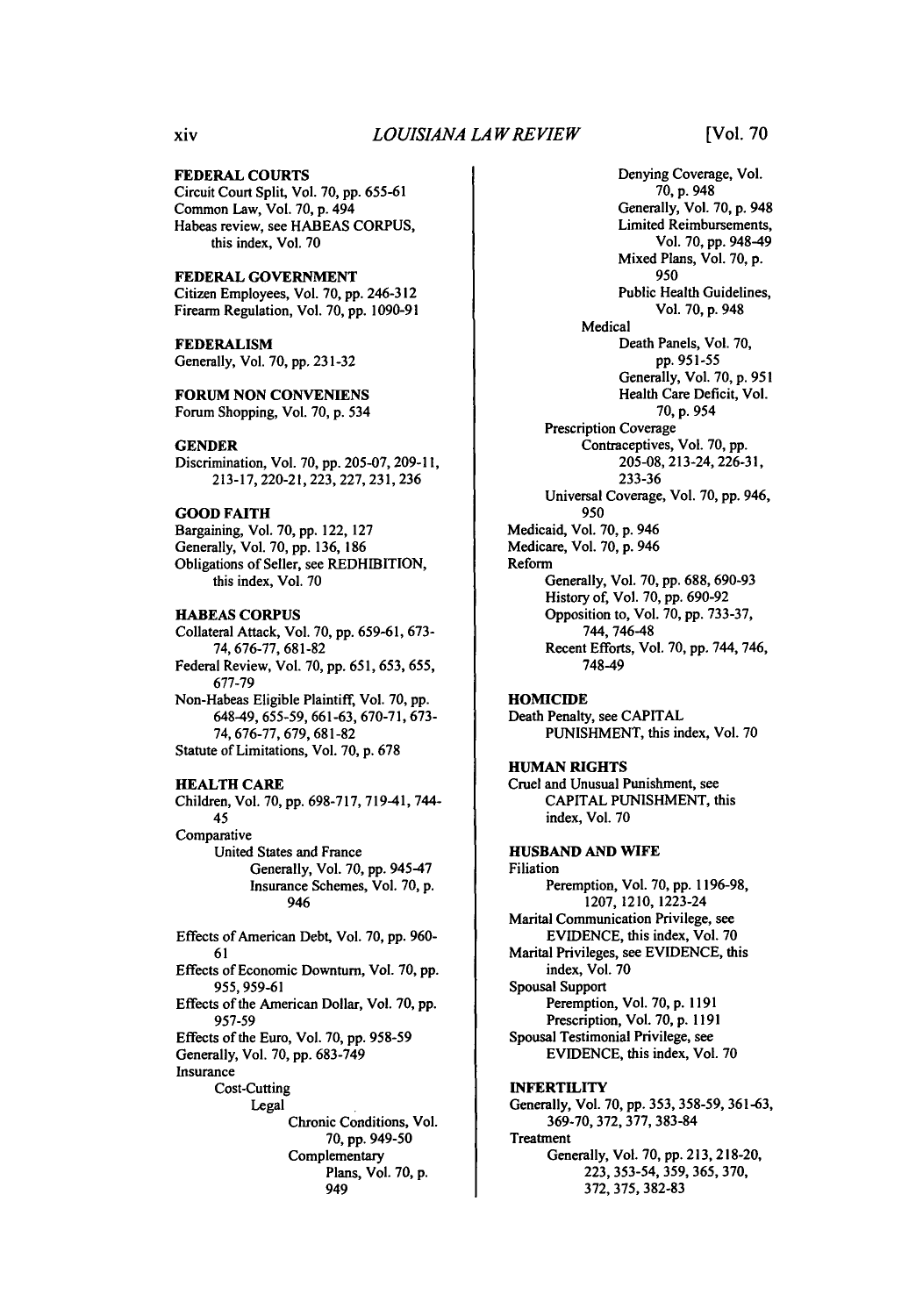#### **2009-2010]**

In Vitro Fertilization, Vol. **70,** pp. 353-54, 359-60, 366, 371, 376, 382,384

**INSURANCE** Automobile Intoxicated Drivers Punitive Damages, Vol. **70, pp. 608-10** Health Children Coverage for, Vol. **70, pp. 698-** 717,719-41,744-45 Cost-Cutting, see HEALTH CARE, this index, Vol. **70** Employer Plans, Vol. **70, pp. 206-08** Medicaid, Vol. **70, pp. 699-702,** 704- **08, 710, 723-27** Prescription Coverage Contraceptives, Vol. **70, pp. 205-08** Providers, Vol. 70, pp. 227-28 The State Children's Health Insurance Program (SCHIP), Vol. **70, pp.** 684, 699-717, 721-41,743-45 Punitive Damages, see DAMAGES, this index, Vol. 70

#### INTENTIONAL TORTS

Punitive Damages, see **DAMAGES,** this index, Vol. **70**

**INTOXICATING LIQUORS** Automobile Accidents Punitive Damages, Vol. **70, pp. 587- 610** Statutory Presumption of Intoxication Not Available in Civil Proceedings, Vol. **70, pp. 590-** 91

#### **JUDGES**

Competition, Vol. **70,** p. 914 Fundraising, Vol. 70, p. **917** Generally, Vol. 70, pp. 913-14, 922 Leadership, Vol. **70,** p. **916** Relationship with Colleagues, Vol. **70,** p. **919** Socializing, Vol. **70,** pp. **917-18**

#### **JUDGMENTS AND DECREES**

Death Penalty, see **CAPITAL PUNISHMENT,** this index, Vol. **70**

#### **JUDICIARY**

Democracy, Vol. **70, pp. 919-20** In Louisiana Impact of Hurricanes Katrina and Rita Collapse of the Indigent

Defender System, Vol. **70, pp.** 1171-75 Disaster Recovery, Vol. 70, **pp. 1168-71** Generally, Vol. **70, pp.** 1145, 1148-54 Response **by** the Louisiana Supreme Court Bar Association, Vol. **70, pp. 1164-66** Court Closures and Tolling of Deadlines, Vol. **70, pp. 1161-62** Criminal Justice System, Vol. **70, pp. 1162-** 64 **FEMA** Disaster Assistance, Vol. **70, pp.** 1167-68 Generally, Vol. **70, pp.** 1154-55, 1177 Leadership, Vol. **70, pp.** 1155-56 Supreme Court Personnel, Vol. 70, pp. 1158-59 Technology and Communication, Vol. 70, pp. **1159- 61** Temporary Court Accommodations, Vol. 70, pp. **1156-** 58 Response to Collapse of Legal System's Infrastructure Continuity of Operation Plans, Vol. **70, pp. 1175-77** Generally, Vol. **70, pp.** 1146- 47 Role of the City of New Orleans, Vol. **70, pp.** 1147-48 Quality of Generally, Vol. **70, p. 921**

#### **JURIES AND JURY** TRIALS

Jury Bias, Vol. **70, p.** 430 Peremptory Exceptions Backstrikes Defined, Vol. **70, p. 977** Delayed Justifications for the Use of, Vol. **70, pp. 982- 86**

> Use of, Vol. **70, pp. 977-85,** 991-94 Elimination of, Vol. **70, pp. 987-88** Generally, Vol. **70, pp. 965-66** Mixed Motives in the Use of, Vol. **70, pp. 986-87**

XV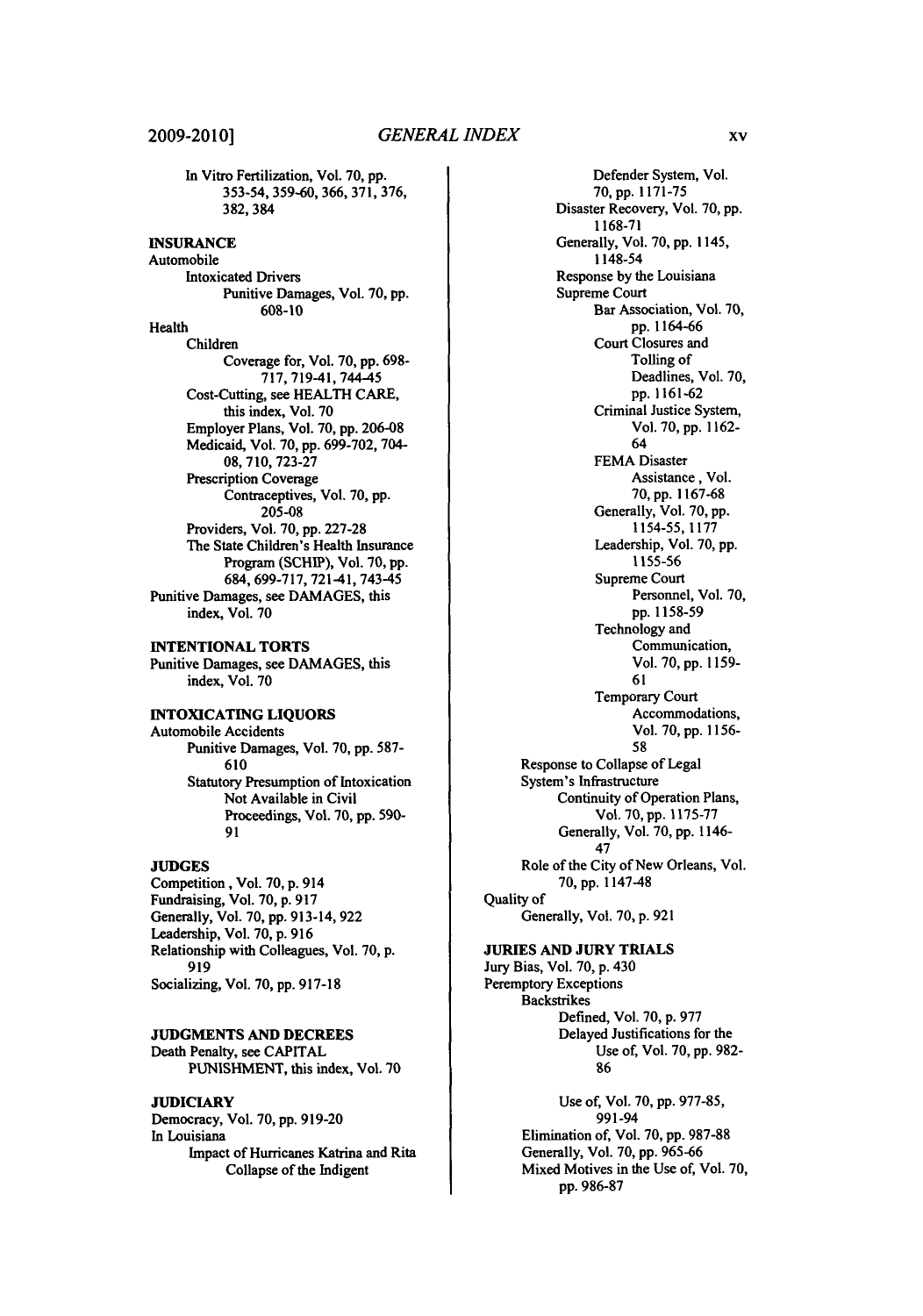Need for Explicit Findings Where Objection to Challenge Is Made, Vol. **70, pp. 987, 989-91** Objections to the Use of, Vol. **70, pp. 969-75, 987, 989** Racially-Based, Vol. **70, pp. 966-75,** 980-94 State's Right to Exercise, Vol. 70, p. 978 Time for Making, Vol. 70, pp. 976-78 Usefulness of, Vol. 70, p. 988 Voir Dire Potential for Attorneys to Rely on Racial and Ethnic Backgrounds of Potential Jurors, Vol. 70, pp. 979-80 Usefulness of, Vol. 70, p. 979 **JURISDICTION** Concurrent Jurisdiction Federal and State Courts, Vol. **70, pp. 663-64** General Jurisdiction, Vol. **70, pp. 530, 535- 36** State Court Jurisdiction Contact-Based Jurisdiction, Vol. **70, pp. 535-36** Generally, Vol. **70, pp.** 534-35 **LABOR AND EMPLOYMENT LAW** Anti-Union Activities Campaigns, Vol. **70, pp. 118-19, 189** Discrimination, see EMPLOYMENT DISCRIMINATION, this

index, Vol. 70 Back Pay, Vol. 70, pp. 113, 120 Bargaining Bad Faith, Vol. 70, pp. 104, 121-23, 146, 173, 191 Collective, Vol. 70, pp. 98, 100-01, 103-07, 109, 112, 114, 117-18, 120-21, 123, 126, 132-34, 137- 38, 144-45, 164, 174-75, 179, **186-88** Good Faith, Vol. 70, pp. 122, 127 Hard, Vol. 70, p. 123 Surface, Vol. 70, p. **123** Canadian Labor and Employment Law First Contract Arbitration, Vol. 70, p. 23 Generally, Vol. 70, pp. 6-10 Union Secret Ballot Elections, Vol. 70, pp. 6-9 Captive Audience Speeches, Vol. 70, pp. 8- 11, 15-16 Card Check Agreements, Vol. 70, pp. 118, 136-42

Collective Bargaining Unions, Vol. 70, **pp.** 47-95 Contract Bar Doctrine, Vol. 70, p. 119 Cost-Benefit Analysis, Vol. 70, **pp.** 114, **150** Damages Punitive Damages Statutory Authorization, Vol. **70, pp. 495-96** Dilatory Tactics, Vol. **70, p. 123** Dispute Resolution Generally, Vol. **70, pp.** 5, 59-65 Strike, Vol. 70, pp. 59-65 Third-Party Dispute Resolution, Vol. 70, pp. 62-65 Disputes, Vol. 70, pp. 59-65 Employee Free Choice Act First Contract Arbitration Provision, Vol. 70, pp. 49-50 Employment Discrimination, see DISCRIMINATION, this index, Vol. 70 Federal Mediation and Conciliation Service Generally, Vol. 70, p. 50 Generally, Vol. 70, pp. 313-51 Globalization, Vol. 70, pp. 103, **110** Maritime, see MARITIME TORTS, this index, Vol. 70 National Labor Relations Act of 1935 Collective Bargaining Employee Free Choice Act of 2007, Vol. 70, pp. 28-30, 46, 45 Generally, Vol. 70, pp. 10-12, 18, 20-22, 27, 45-46 National Labor Relations Board, Vol. 70, pp. 27-30 Remedies for Failing to Collectively Bargain Fines, Vol. 70, pp. 29, 46 Generally, Vol. 70, pp. 27-29,46 Injunctive Relief, Vol. 70, pp. 28-29, 46 Problems, Vol. 70, p. 27 Representation Issues, Vol. 70, pp. 29-30 First Contract Arbitration Collective Bargaining, Vol. 70, pp. 21-26 Collective Bargaining Agreements, Vol. 70, pp. 13, 17-19, 23 Employee Free Choice Act of 2007, Vol. 70, pp. 17-19, 22-23 Generally, Vol. 70, pp. 12-13, 17-27,46 National Labor Relations Board, Vol. 70, pp. 17-19 Refom, Vol. 70, pp. 26-27 Unfair Labor Practices, Vol. 70, pp. 20-21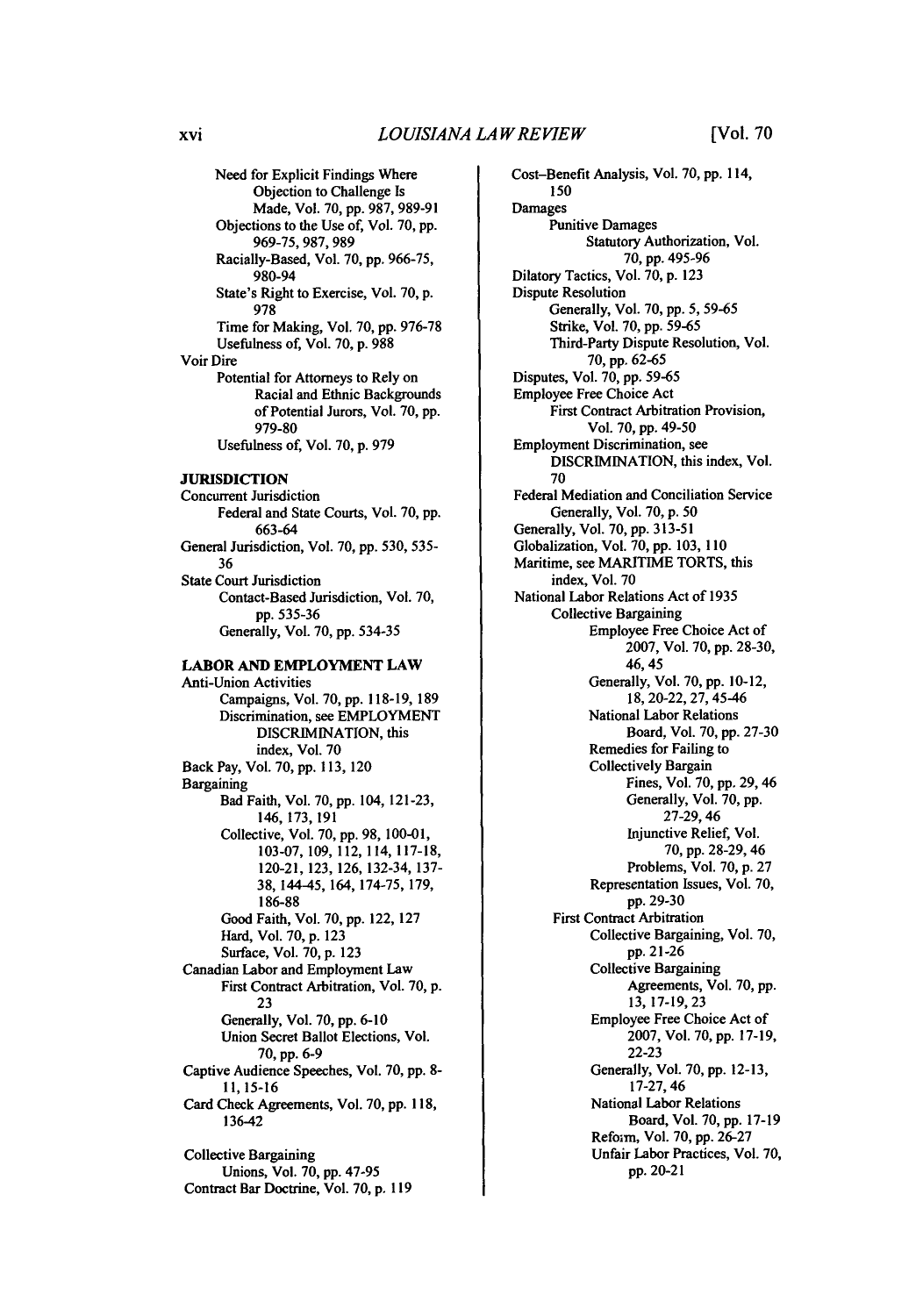Generally, Vol. **70,** pp. 1-2, 12, 14, 17-18, 36-38, 41, 45-98 National Labor Relations Board Appointment Process National Labor Relations Board Decisions, Vol. 70, p. 35 Problems, Vol. 70, pp. 32-35 Reform, Vol. 70, pp. 30, 33-36,46 Jurisdiction over Small Employers Reform, Vol. 70, pp. 41- 42 Rulemaking, Vol. 70, pp. 42-4 <sup>4</sup> Reform Employee Free Choice Act of 2007, Vol. 70, pp. 3-8, 11-13, 17-19, 22-23, 26, 28-30, 45-46 Voluntary Initiatives by the Board Authorization Card Checks, Vol. 70, **p.** 36 Generally, Vol. 70, pp. 36-38 Investigations Without Hearings, Vol. 70, pp. 37-38 Secret Ballot Elections, Vol. 70, p. 36 Unfair Labor Practices, Vol. 70, p. 12 Union Elections Authorization Card Check, Vol. **70,** pp. 8-9, **11, 13,** 45 Secret Ballot Elections Employee Free Choice Act of 2007, Vol. 70, pp. 7-8, 11-13 Generally, Vol. 70, pp. 6- 16 Problems, Vol. 70, pp. 9- 10 National Labor Relations Board First Contract Arbitration, Vol. 70, pp. **47-95** Generally, Vol. **70, pp.** 104,111, **113-** 14, 116-18, 120-21, 135, **137- 39,** 143-44, 146, 152-54, 166- **67, 170-76, 178,** 182, **190** Weaknesses of Remedies, Vol. **70,** pp. 55-59 Negotiation, Vol. 70, pp. 47-95 Neutrality Agreements, Vol. 70, p. 118 Occupational Health And Safety, Vol. 70, pp. 102, 142, 159-60 Peace Agreements, Vol. 70, p. 118 Permanent Replacement, Vol. 70, pp. 124- 26, 190

Preemption Doctrines, Vol. 70, **pp.** 99, 103-04, 154, 163-66, 172, 175-76, 178, 184, 186, 188-89 Generally, Vol. 70, pp. 102, 105, 186, 188 Reverse, Vol. 70, pp. 105, 191 *Restatement of the Law (Third) of Employment Law* Revisions from the Prior Draft, see RESTATEMENT AND MODEL ACTS, this index, Vol. 70 Undocumented Workers, Vol. 70, p. 113 Unfair Labor Practices, Vol. 70, pp. 112, 147, 154, 169-70, 179 Union Membership, Vol. **70, pp.** 4-5 Unions Generally, Vol. **70, pp. 98, 100,** 105- **09,** 112-13, 115-16, 118, 120, 126-27, 131-33, 137-42, 144- 45, 150, 154, 162, 167-68, 175, 178, 183-84, 186, **190** Private Sector, Vol. 70, **pp.** 98, 100- 01,108, 110, 127 Public Sector, Vol. 70, pp. 98, 108, 110-12 Vicarious Liability Generally, see VICARIOUS LIABILITY, this index, Vol. 70 Intoxicated Drivers, Vol. 70, pp. 607-08 Workplace Safety, Vol. 70, pp. 102, 142, **159-60** Wrongful Discharge, Vol. 70, pp. 315, 330, 333,339, 342 Wrongful Termination, Vol. 70, pp. 315, 330, 333, 339, 342 **LAND USE PLANNING** Land Development In Louisiana Public Policy Coastal Conservation, Vol. 70, pp. 1385- 90 Creation and Maintenance of Green Spaces, Vol. 70, pp. 1390-93 Generally, Vol. 70, pp. **1384-85** Smart Growth, Vol. **70,** pp. 1393-96 Urban Sprawl, Vol. 70, pp. 1393-98 In Louisiana, see PARTITION, this index, Vol. 70 In Louisiana, see POSSESSION, this index, Vol. **70**

In Louisiana, see SUBSTITUTIONS, this index, Vol. 70

xvii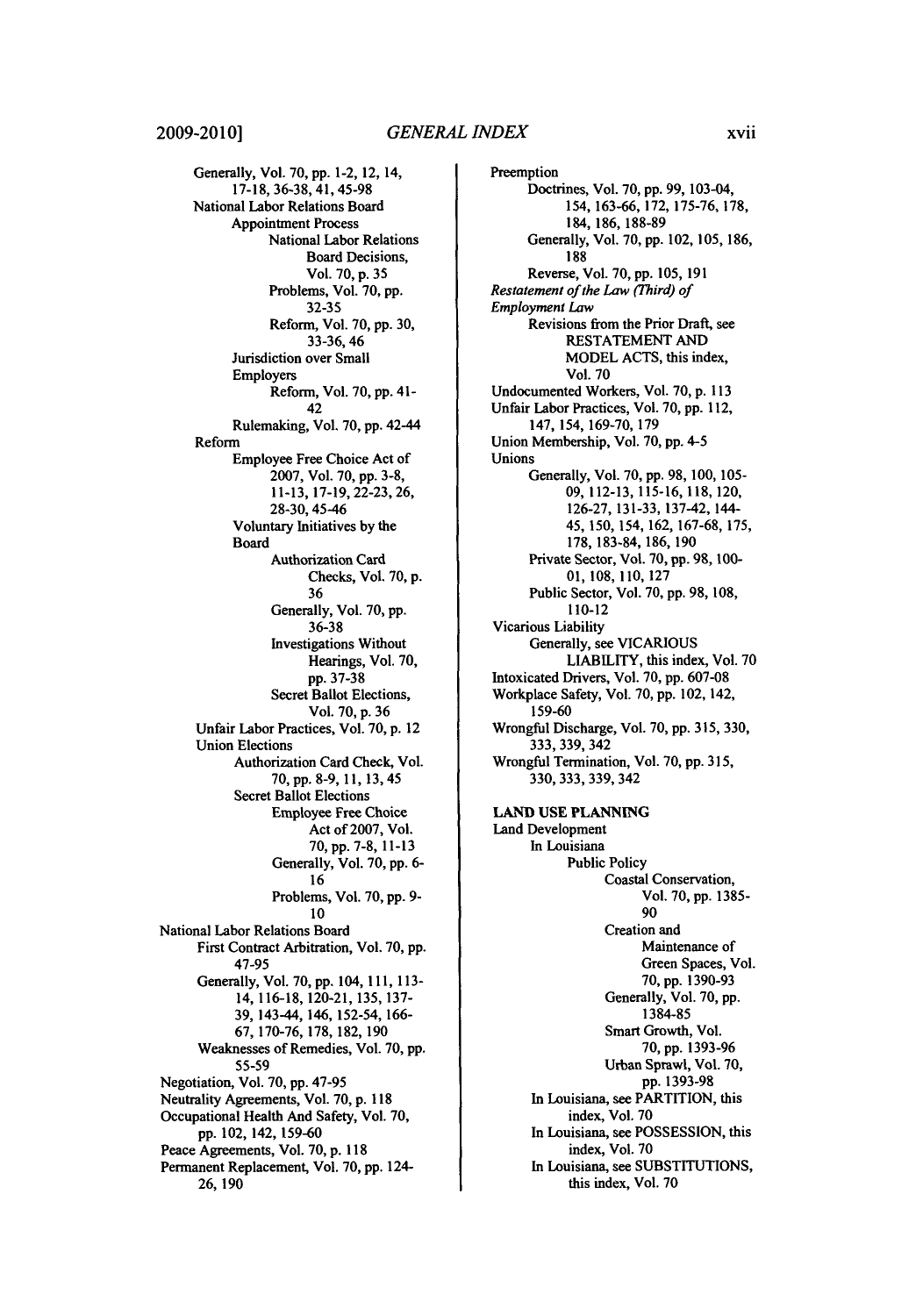**LANDLORD AND TENANT** Liability of Landowner for Tenant's **Behavior** Common Law Approach Traditional View Caveat Emptor, Vol. **70,** pp. 1342, 1344 Exceptions to, Vol. **70, pp.** 1343-45 Generally, Vol. **70,** pp. 1342, 1362-64 Rejection of, Vol. **70, pp.** 1344-45 Sales and Lease Law, Vol. 70, pp. 1342- **43** Generally, Vol. **70,** pp. 1339-40 Louisiana Approach Generally, Vol. 70, pp. 1345, 1353-55 Jurisprudence, Vol. **70, pp.** 1351-53 Legislation Generally, Vol. **70,** p. 1345 Property Law, Vol. **70, pp.** 1345-50, 1355- **57** Tort Law, Vol. **70, pp.** 1345-50, 1359-62 Problems with Generally, Vol. **70,** p. 1355 Property Law, Vol. **70,** pp. 1355-57 Public Policy, Vol. 70, pp. 1357-59 Public Policy, Vol. 70, pp. 1344-45 **LAW ENFORCEMENT OFFICERS** Looting, see PROPERTY, this index, Vol. **70 LAW OF THE SEA** Carriage of Goods **by** Sea Act **(COGSA),**

Vol. **70, pp. 518-19** Harter Act, Vol. **70, p. 518**

**LAW SCHOOLS** Competition, Vol. **70, p.** 914 Dual Degrees, Vol. **70, p. 920** Endowment, Vol. **70, p.** <sup>9</sup> <sup>14</sup> Graduates, Vol. **70, pp. <sup>9</sup> <sup>18</sup> - 19** Internationalization, Vol. **70, pp. 915, 920-** 21 **LSAT,** Vol. **70, p. 915** Role of the Dean Agent of Change, Vol. **70, pp.** 936-37 Conflict Manager, Vol. **70, p. 938** Curriculum, Vol. **70, pp.** 934-36

Employment of Students, Vol. **70, pp.** 933-34 Fundraising, Vol. **70, p. 917** Generally, Vol. **70, pp. 913, 924-25** History of, Vol. **70, pp. 926-29** Leadership, Vol. **70, pp. 916-17, 925,** 939-42 Managing Finances, Vol. **70, pp. 931- 32** Non-Traditional, Vol. **70, pp. 929-31** Socializing, Vol. **70, pp. 917-18** Traditional, Vol. **70, pp. 929-31 LEGISLATION** Criminalizing Espionage, Vol. **70, p. 999** Levin Bill Alternative Approaches, Vol. **70,** pp. 905-08 Beneficial Ownership Approaches of Other Countries, Vol. **70, pp. 903-05** Burden on States, Vol. 70, p. 861 Contracting Out Of, Vol. 70, pp. 872-74 Defined, Vol. 70, p. 863 Takings Clause Implications, Vol. 70, p. 862 Voluntary Compliance, Vol. 70, p. 861 Compared with Patriot Act, Vol. 70, pp. 884-88 Constitutionality Issues, Vol. 70, pp. 896-99 Effects on Attorney-Client Privilege, Vol. 70, pp. 874-75 Effects on Small Business, Vol. 70, pp. 875-76 Generally, Vol. 70, pp. 857-60 Limitation on Freedom of Contract, Vol. 70, pp. **892-95** Loss of Business Privacy, Vol. 70, pp. 890-92 Penalties, Vol. 70, pp. 864-65 Responses to Bill's Proponents, Vol. 70, pp. 900-03 Shareholder Control Cross-Holdings, Vol. 70, p. 870 Defined in Jurisprudence, Vol. **70, p. 868** Defined in Statute, Vol. **70, pp. 865-68** Stock Pyramids, Vol. **70, pp.** 869-70 Voting Rights, Vol. **70, p. 871 LOCAL GOVERNMENT LAW**

Firearm Regulation, see STATE **AND** LOCAL GOVERNMENT, this index, Vol. 70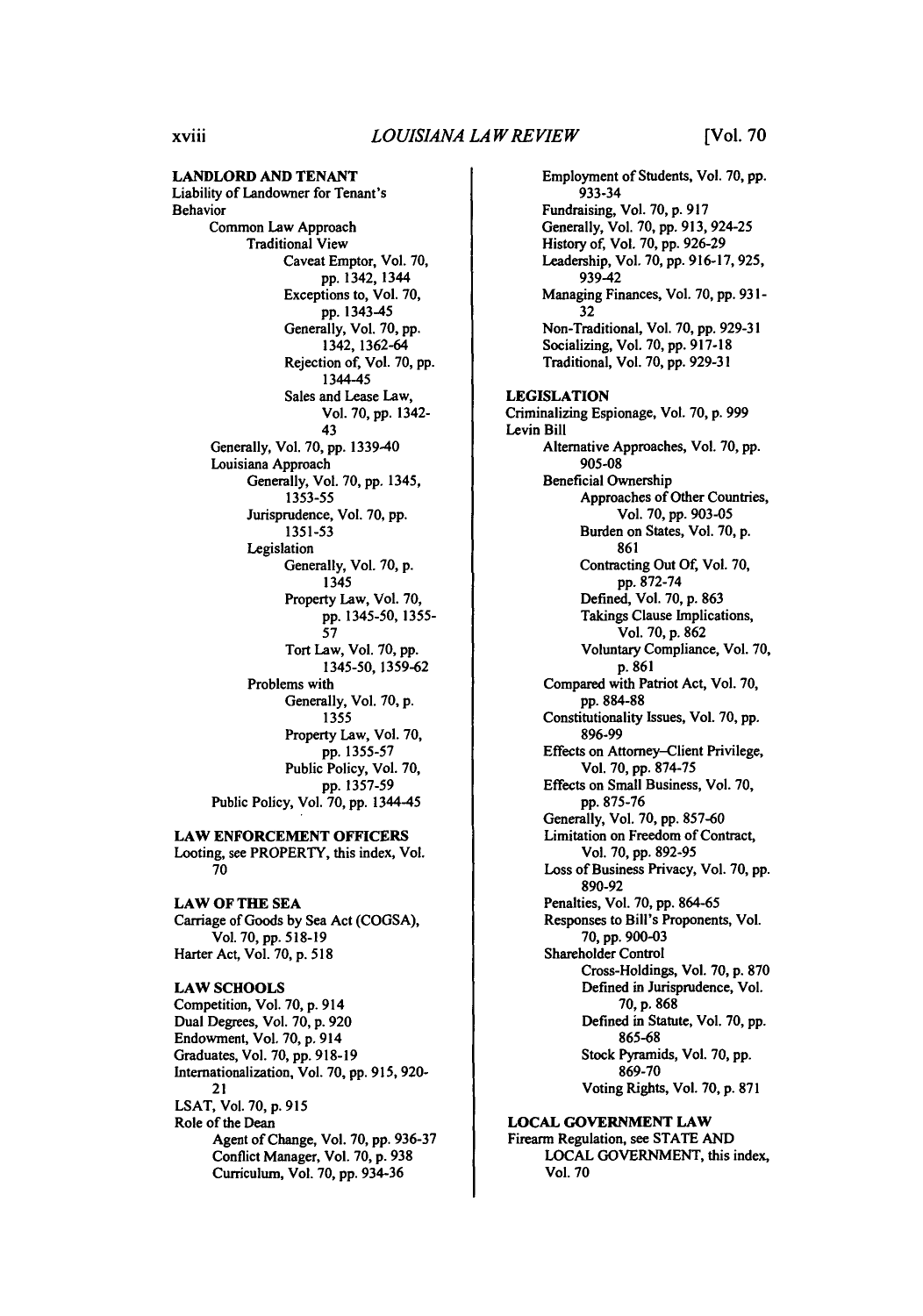#### **LOUISIANA CIVIL PROCEDURE** Peremption Classification, Vol. **70, pp. 1213-15** Confusion, Vol. **70, pp.** 1204-09 Contra Non Valentem, Vol. **70, pp. 1203, 1222-23** Credit Law, Vol. **70, pp. 1183-85,** 1189 Elections, Vol. **70, pp. 1185-86** Extinguishing, Vol. **70, pp. 1218-25** Filiation, Vol. **70, pp. 1196-98, 1207,** 1210, 1223-24 Forfeitures, Vol. **70, pp. 1184-85** Generally, Vol. **70, pp. 1180-82, 1225** Inequities, Vol. **70, pp.** 1194-98, 1214, 1216-18 Interruption, Vol. **70, pp. 1189-90, 1203, 1216-18, 1222-23** Legislative Intent, Vol. **70, pp.** 1210- **13** Malpractice Legal, Vol. **70, pp. 1193-95, 1199-1203, 1218, 1223** Medical, Vol. **70, pp. 1208-09** Misapplication, Vol. **70, pp. 1190-** 1204 Origins, Vol. **70, pp. 1182-88** Procedure, Vol. **70, pp.** 1192-94 Renunciation, Vol. **70, pp. 1189-90, 1216-18, 1222-23** Spousal Support, Vol. **70, p. 1191** Suspension, Vol. **70, pp. 1189-90, 1203, 1216-18, 1222-23** Peremptory Exceptions, see JURIES AND JURY TRIALS, this index, Vol. 70 Prescription Classification, Vol. 70, pp. 1213-15 Confusion, Vol. 70, **pp.** 1204-09 Contra Non Valentem, Vol. 70, pp. 1203, 1222-23 Equity, Vol. 70, p. 1216 Generally, Vol. 70, pp. 1181-82 Interruption, Vol. 70, p. 1203 Legislative Intent, Vol. 70, pp. 1210- 13 Malpractice Legal, Vol. **70, pp. 1193, 1223** Medical, Vol. **70, pp. 1208-09** Misapplication, Vol. **70, pp.** 1203-04 Natural Obligations, Vol. **70, pp, 1191-92** Origins, Vol. **70, pp. 1182-87** Procedure, Vol. **70, pp.** 1192-94 Renunciation, Vol. 70, p. 1217 Suspension, Vol. 70, pp. 1203, 1217 **MANUFACTURERS AND MANUFACTURING** Liability for Defects, see REDHIBITION, this index, Vol. 70

Manufacturer's Product Liability, see **PRODUCTS** LIABILITY, this index, Vol. 70 **MARITIME** TORTS Damages Punitive Damages Generally, Vol. 70, pp. 463, 468,476,490,492-93, 497, 499 History, Vol. 70, **pp.** 476-77 Future of Generally, Vol. **70, pp. 525-27** Labor and Employment Causes of Action, Vol. **70, pp.** 465, 467 Damages Attorneys' Fees, Vol. **70, pp.** 485-90, 499 Availability, Vol. **70, pp.** 464, **477** Compensatory, Vol. **70, pp.** 469-70, 491 Fatal Injury Remedies, Vol. **70,** pp. 471-73 Generally, Vol. 70, pp. 466, 475 History, Vol. 70, p. 466 Jones Act, Vol. 70, pp. 464,471 Punitive Damages Basis, Vol. **70, pp.** 466- **70** Generally, Vol. **70, pp. 463,478-92,** 497- **99** Statutory Preemption, Vol. **70, pp.** 491-96 Duties of Employer, Vol. **70, pp.** 464, 483-84 Strict Liability, Vol. 70, p. 470 Punitive Damages, Vol. 70, pp. 415-17 Saving to Suitors Clause, Vol. 70, pp. 520- 21 Vicarious Liability Generally, Vol. 70, p. 518 Punitive Damages, Vol. 70, pp. 506- 08, 511-13, 518-21, 524-25 **MARRIAGE** Domestic Violence Unmarried Cohabitants Legal Protection, Vol. 70, pp. 757-58 Effect of Cohabitating-Parent Privilege on Marriage, see **EVIDENCE,** this index, Vol. **70** Effect of Parental Separation on Children, see PARENT **AND CHILD,** this index, Vol. **70**

Housing Discrimination Against Unmarried Cohabitants, see **DISCRIMINATION,** this index, Vol. **70**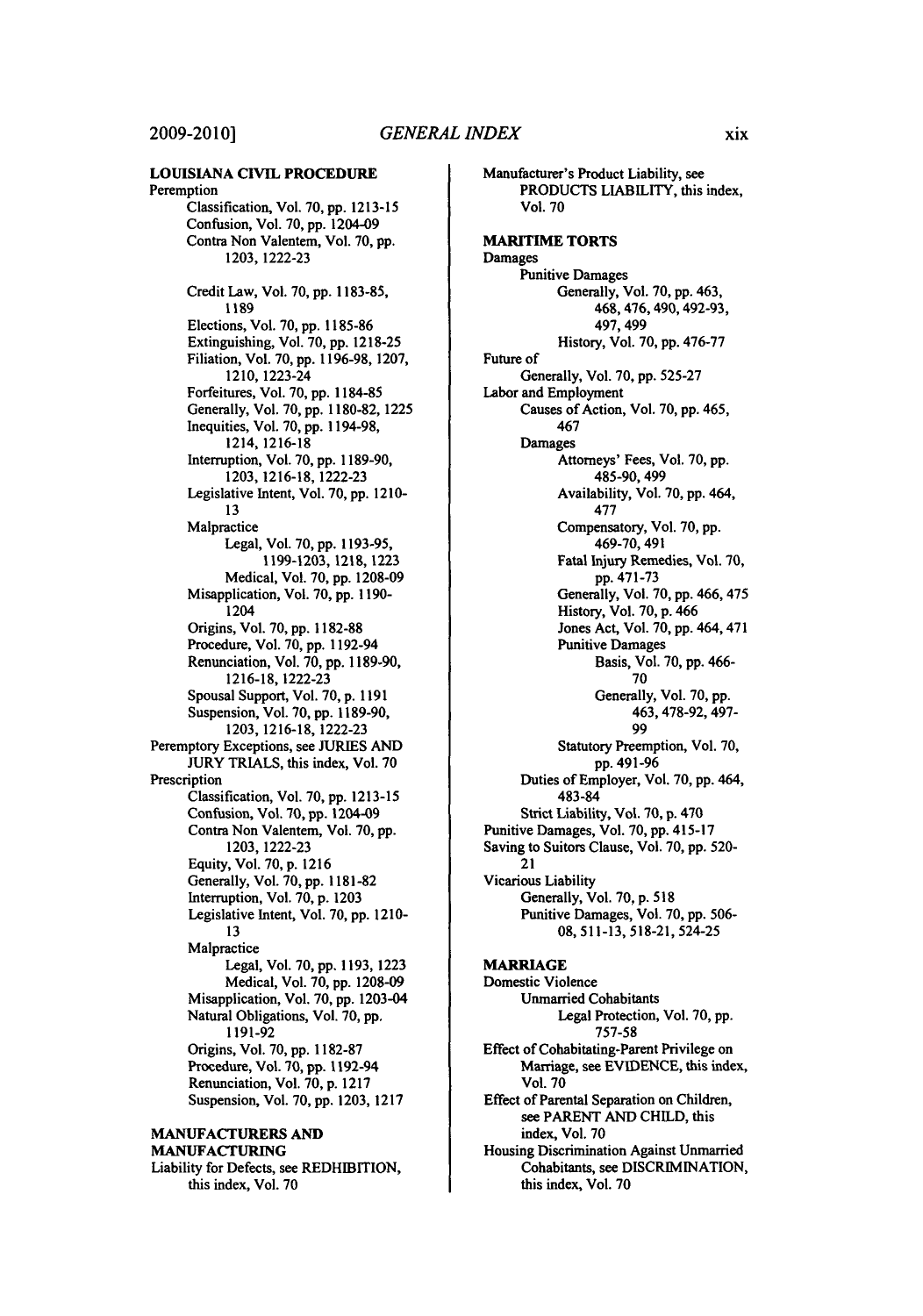Marital Communication Privilege, see EVIDENCE, this index, Vol. **70** Marital Privileges, see EVIDENCE, this index, Vol. 70 Property Rights of Unmarried Cohabitants, see PROPERTY, this index, Vol. **70** Same-Sex Union Legal Recognition, Vol. **70,** p. **775** Spousal Testimonial Privilege, see **EVIDENCE,** this index, Vol. **70** Unmarried Cohabitation Instability, Vol. **70, p. 774** Legal Treatment

Compared with Other Relationships, Vol. **70, p. 755** Contract Rights, Vol. **70, pp. 754-55** Promotion of Marriage, Vol. **70, pp. 788-89** Societal Trend, Vol. **70, pp. 751-52**

#### **MILITARY LAW**

Illinois Military Code, Vol. **70, p. 1063** Regarding Capital Punishment, see **CAPITAL PUNISHMENT,** this index, Vol. **70**

**MOTHERHOOD** Discrimination, Vol. **70, p. 209**

#### **NARCOTICS**

Louisiana Drug Dealer Liability Act Punitive Damages, Vol. **70, pp. 612- 13**

#### **NEGLIGENCE**

Learned Hand Formula, Vol. **70, p. 525** Manufacturer's Product Liability, see **PRODUCTS** LIABILITY, this index, Vol. **70** Punitive Damages, see **DAMAGES,** this index, Vol. **70** Vicarious Liability, see **VICARIOUS** LIABILITY, this index, Vol. **70**

#### **NUISANCE**

Common Law Approach Generally, Vol. **70, p.** 1341 Landowner-Tenant Relationship, see LANDLORD **AND TENANT,** this index, Vol. **70** Private Nuisance, Vol. 70, pp. 1341- 42 Public Nuisance, Vol. **70,** p. 1341 Generally, Vol. **70,** p. 1340 Liability for, Vol. **70,** p. **1339** Louisiana Approach, see LANDLORD **AND TENANT,** this index, Vol. **70** Remedy, Vol. **70, p.** 1342

#### **OBLIGATIONS**

Civil Obligations Peremption, Vol. **70, p. 1192** Natural Obligations Peremption, Vol. **70, pp. 1191-92** Prescription, Vol. **70, pp. 1191-92** Obligations of Seller, see REDHIBITION, this index, Vol. **70**

#### **PARENT AND CHILD**

Cohabitating-Parent Privilege, see EVIDENCE, this index, Vol. **70** Effect of Parental Separation on Children Economic Impact, Vol. 70, pp. **771-72** Educational Impact, Vol. **70,** p. **773**

Emotional Impact, Vol. **70,** pp. **771- 73** Unmarried Cohabitants, Vol. **70,** pp. **773-74** Protecting Families Through Marital Privileges, see **EVIDENCE,** this index, Vol. 70 Same-Sex Adoption, Vol. **70,** pp. **775-77**

#### **PARTITION**

In Louisiana **By** Co-Owners Generally, Vol. **70, pp. 1380, 1398** History of, Vol. **70, pp. 1381-84** Public Policy of Green Spaces, Vol. **70, pp. 1391-93** Rules of Partition, Vol. **70, pp. 1380-81**

**PERSONAL INJURY LAW Class Actions, Vol. 70, p.** 437

**POSSESSION In Louisiana** Civil Possession, Vol. **70, pp. 1370- 71, 1373-74** Conflicting Possession Development of, Vol. **70, pp. 1372-74** Generally, Vol. **70, pp. 1371- 72, 1375, 1398** Urban Sprawl, Vol. **70, pp. 1396-98** Constructive Possession, Vol. **70, pp. 1371, 1373** Corporeal Possession, Vol. **70, pp. 1370-74** Effect on Land Development Acquisitive Prescription, Vol. **70, pp. 1373-74** Generally, Vol. **70, pp. 1371, 1383**

**XX**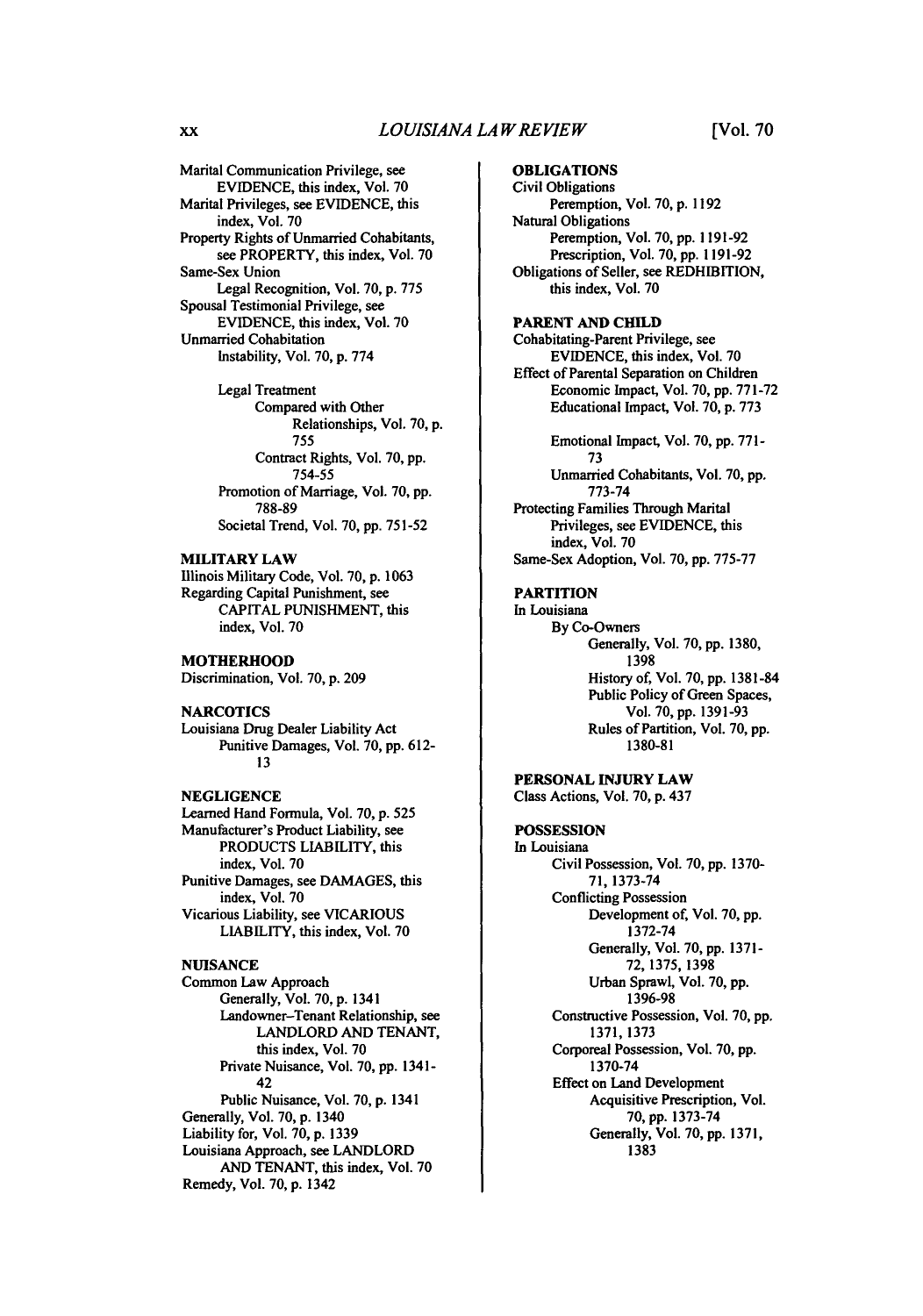#### **2009-2010]**

Generally, Vol. **70, p. 1370** Public Policy Green Spaces, Vol. **70, pp. 1391-93** Looting, see PROPERTY, this index, Vol. **70**

#### **PREEMPTION**

Health Care Laws ERISA, Vol. **70, pp. 207,214, 229-30, 233-36**

**PREGNANCY** Discrimination, Vol. **70, pp. 205, 207, 209- 13, 215-27** Generally, Vol. **70, p. 235**

**PRESCRIPTION**

Acquisitive Prescription

Looting, see PROPERTY, this index, Vol. **70**

Drugs Contraceptives, Vol. **70, pp.** 205-08, 213-24, 226-31, **233-36, 373-74** For Redhibition, see REDHIBITION, this index, Vol. **70** Liberative Prescription Looting, see PROPERTY, this index, Vol. **70**

#### **PRODUCTS LIABILITY**

Liability of Seller, see **REDHIBITION, this** index, Vol. **70** Louisiana Products Liability Act (LPLA) Exclusivity, Vol. **70, pp. 617, 621** Generally, Vol. **70, pp. 616-23** Preemption of Article 2524, Vol. **70, pp. 637-46** Requirements for Application, Vol. **70, pp. <sup>6</sup> <sup>16</sup> - <sup>18</sup>**

### **PROPERTY**

Looting Civil Possession, Vol. **70, pp. 1325- 26, 1329** Effects of Criminal Law, Vol. **70, pp. 1311-12, 1329, 1333-34** Historical Context, Vol. **70, pp. 1313- 17** Hurricane Gustav, Vol. **70, p. 1303** Hurricane Katrina, Vol. **70, pp. 1303- 06, 1312-13, 1317-19, 1338** Law Enforcement, Vol. **70, pp. 1318,** 1330-34 Ownership Transfer Retroactivity, Vol. **70, pp. 1325, 1329 Prescription** Acquisitive Prescription, Vol.

**70,pp.** 1326, **1329, 1332-** 34 Liberative Prescription, Vol. **70, pp. 1326-27,** 1332-34 Suspension Theory Acquisitive Prescription, Vol. **70, pp. 1310-11** Generally, Vol. **70, pp. 1307-09** Occupancy, Vol. **70, pp. 13 10- 11** Ownership and Possession, Vol. **70, pp. 1309-10** Types of Goods Luxury Goods, Vol. **70, pp.** 1304, **1306-07, 1317, 1327-30,** 1332-34, **1337- 38** Necessity Goods, Vol. **70, pp. 1304, 1306-07, 1317, 1323-27,** 1332-34, **1337- 38** Types of Looting Civil Disturbance Looting Characteristics, Vol. **70, pp. 1315-17** Generally, Vol. **70, pp. 1305, 1313, 1319** Mixed Looting, Vol. **70, p. 1305** Natural Disaster Looting Characteristics, Vol. **70, pp. 1315-17** Generally, Vol. **70, pp. 1305, 1308, 1312- 13,1318-19** Types of Things Abandoned Things, Vol. **70, pp. 1321-22, 1325, 1330** Lost Things, Vol. **70, pp. 1322- 23** Stolen Things, Vol. **70, pp. 1320-21, 1323, 1328, 1333** Ownership Theories of Ownership Labor Theory, Vol. **70, pp. 1335-36** Personhood Theory, Vol. **70, pp. 1336-37** Unmarried Cohabitation Property Rights, Vol. 70, pp. **755-57 PROSECUTION** Espionage, see **CAPITAL PUNISHMENT,** this index, Vol. **70** Seeking Death Penalty, see **CAPITAL PUNISHMENT,** this index, Vol. **70**

#### **REDHIBITION**

Boundary Between Tort and Contract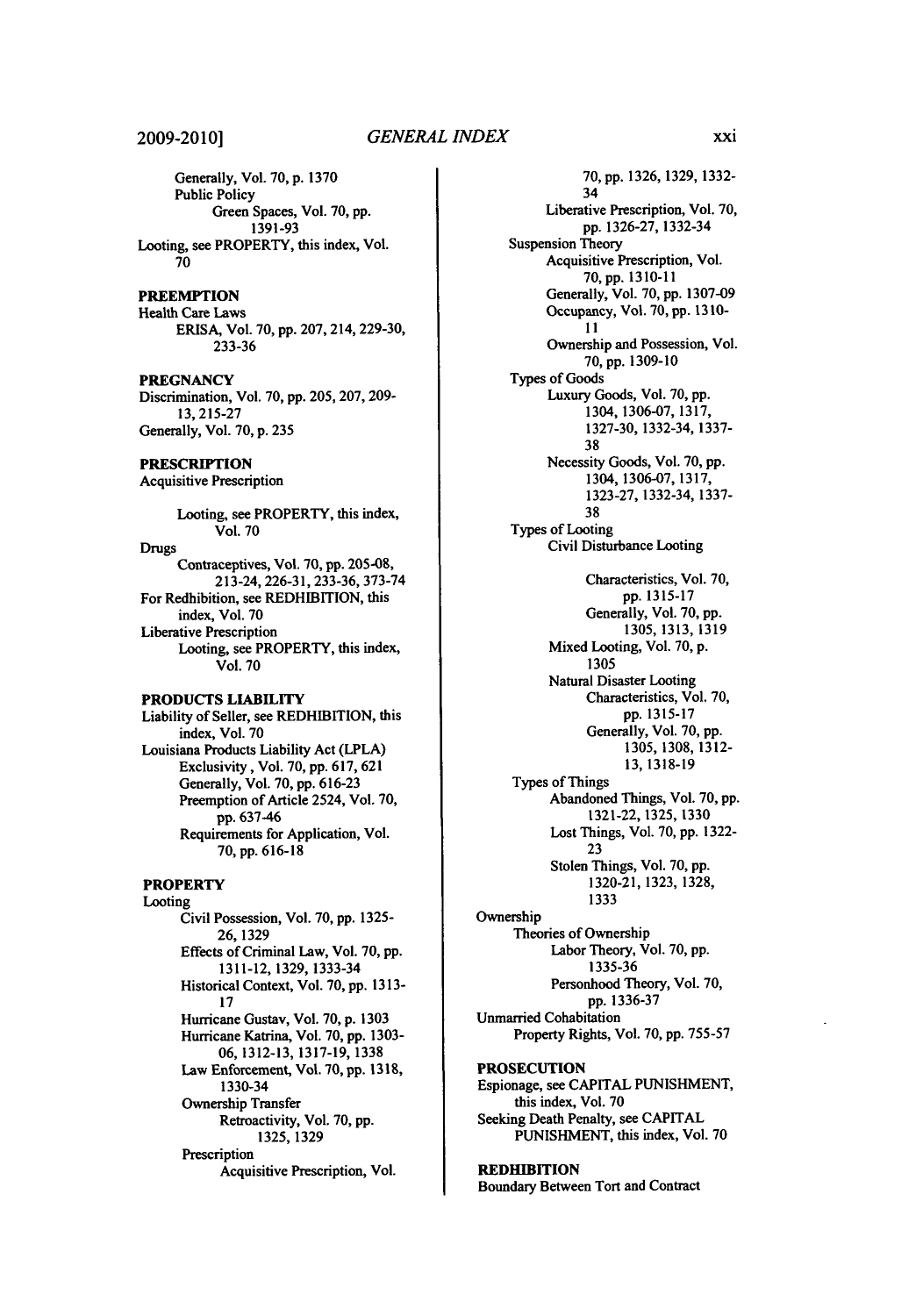Comparative Fault Effect on Solidarity, Vol. **70, pp.** 1242-49, **1258,** 1263 Generally, Vol. 70, pp. 1240- 42, 1254 Generally, Vol. **70,** pp. 1239, 1247- 48, 1252-59, 1262 Generally, Vol. 70, pp. 620-23, 1228-30, 1232-35, 1251-52, 1256, 1260, 1263- 64 Good Faith, Vol. 70, pp. 1235, 1252 History, Vol. 70, pp. 1230-32 Limitation of Damage Exception, Vol. **70,** pp. 636-37 Remedies, Vol. 70, pp. 1257-59 Solidarity **Effects** Generally, Vol. **70,** pp. **1236- 37,** 1255 Prescription, Vol. **70,** pp. **1239, 1253** Subrogation, Vol. **70,** p. **1250** Generally, Vol. **70,** pp. 1228-20,

**REMEDIES** Federal Remedy, Vol. **70, pp.** 662-63 Generally, see **DAMAGES,** this index, Vol. **70** Punitive Damages, see **DAMAGES,** this

1235-40, 1242-51, 1253-64

index, Vol. **70**

#### **RES JUDICATA**

Full Faith and Credit Federal and State Courts, Vol. **70, pp. 672-77**

**RESPONDEAT SUPERIOR** Generally, see **VICARIOUS** LIABILITY, this index, Vol. **70**

#### **RESTATEMENT (SECOND) OF TORTS**

Vicarious Punitive Damages, Vol. **70, pp. 510-15**

**RESTATEMENTS AND MODEL ACTS**

American Law Institute Labor Law Group Critique of the *Restatement of the Law (Third) of Employment Law,* Vol. 70, pp. 193-204 Generally, Vol. 70, p. 193 *Restatement of the Law (Third) of Employment Law* Revisions from the Prior Draft Dominance of the Employer Perspective, Vol. **70, pp.** 203-04 Employee Job Security, Vol.

**70,** pp. 195-99 Influence of Contract Law, Vol. **70, pp. 198-99,** 201-02 The Covenant of Good Faith and Fair Dealing, Vol. **70,** pp. 200-02 Wrongful Discharge in Violation of Public Policy, Vol. 70, pp. **199-** 200

ROMAN LAW Practor, Vol. **70,** pp. **1182-83**

**SALES** Redhibition, see REDHIBITION, this index, Vol. **70**

SEARCH **AND SEIZURE** Fourth Amendment, see CRIMINAL PROCEDURE, this index, Vol. 70

**SECURITY DEVICES** Mortgages, see **MORTGAGES,** this index, Vol. 70

**STATE AND LOCAL GOVERNMENT** Firearm Regulation City Level, Vol. **70, pp. 1061, 1066- 74, 1093-96** State Level, Vol. **70, pp. 1091-93** State Sovereignty, Vol. **70, pp. 662, 668-69**

**STATE AND LOCAL TAXATION** Looting, see PROPERTY, this index, Vol. **70**

**STATUTE** OF **LIMITATION** Generally, see HABEAS **CORPUS,** this index, Vol. 70,

**SUBROGATION** Redhibition, see REDHIBITION, this index, Vol. **70**

#### **SUBSTITUTIONS**

In Louisiana Generally, Vol. **70, pp. 1375, 1383, 1398** Historical Mistreatment of, Vol. 70, pp. **1375-80** Public Policy of Conservation, Vol. 70, pp. **1388-90** Rules and Prohibitions on, Vol. **70,** p. **1375**

**SUCCESSIONS** Clauses, see WILLS, this index, Vol. **70**

#### SYMPOSIA

Louisiana Law Review 2009

xxii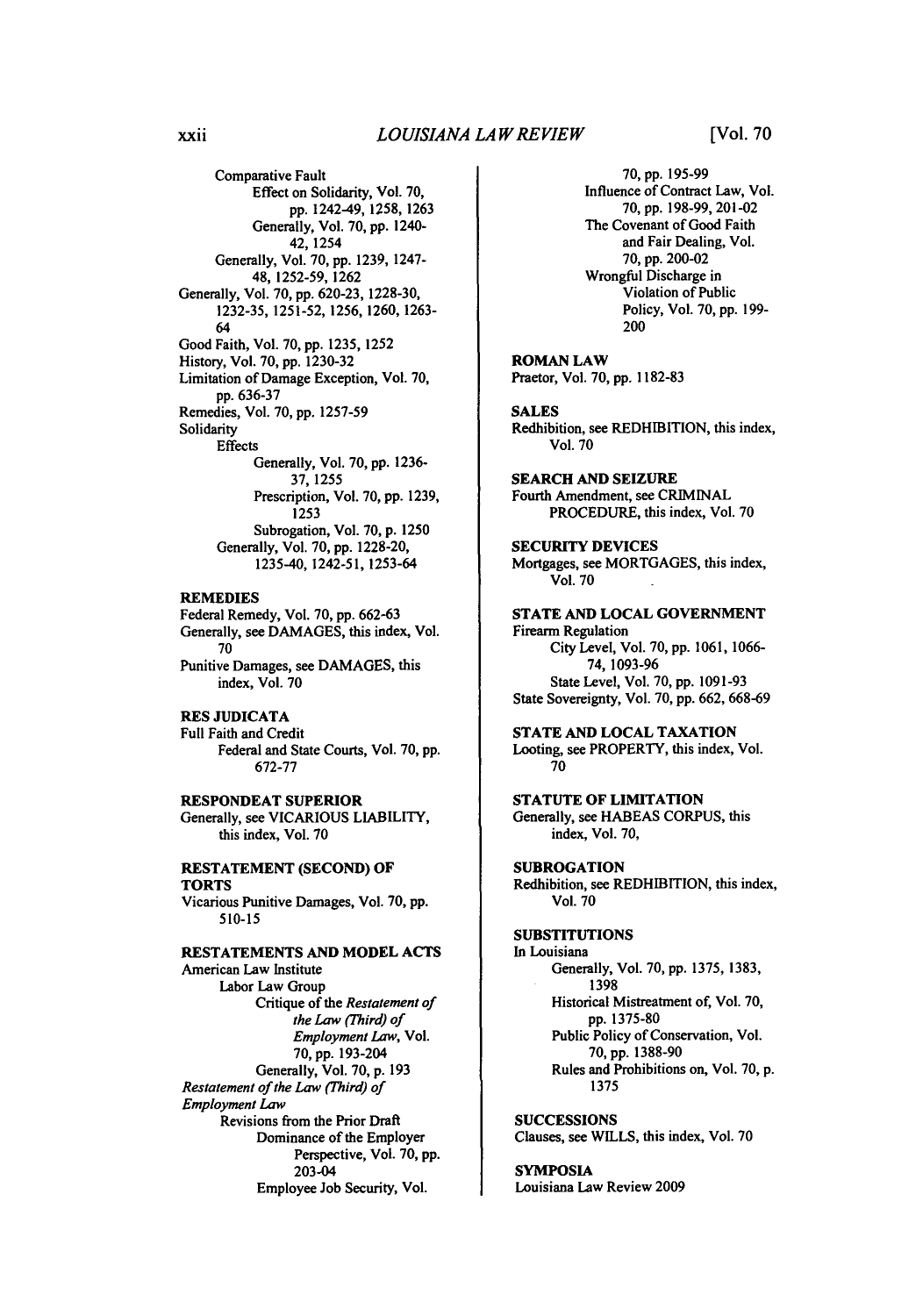Punitive Damages Today and Tomorrow, Vol. **70, p.** <sup>4</sup> <sup>12</sup> **TESTAMENTS** Clauses, see WILLS, this index, Vol. **70** TORTS Boundary Between Tort and Contract, see REDHIBITION, this index, Vol. **70** Fatal Injury Remedies, Vol. **70, p.** 465 Learned Hand Formula, see **NEGLIGENCE,** this index, Vol. **70** Liability of Seller, see REDHIBITION, this index, Vol. **70** Louisiana Products Liability Act (LPLA), see **PRODUCTS** LIABILITY, this index, Vol. **70** Maritime, see MARITIME TORTS, this index, Vol. **70** Negligence Comparative Fault Foolhardiness, Vol. **70, p. 1108** History, Vol. **70, pp. 1106-09** Judicial Reaction, Vol. **70, pp. 1109-33** Legislature's Action Criminal Trespassers, Vol. **70,** p. 1140 Drunk Drivers, Alcohol Providers, and Social Hosts, Vol. **70, pp.** 1137-40 Felons that are Fleeing or Committing, Vol. **70, pp. 1135-37** Generally, Vol. **70, pp.** 1133-44 Guns in Cars, Vol. **70,** pp. 1142-43 Reasonable Force, Vol. **<sup>7</sup> <sup>0</sup> ,** pp. 1140-41 Contributory Negligence, Vol. **70,** p. **1106** Duty-Risk Assumption of Risk, Vol. **70,** p. **1113** Cost-Benefit Analysis, Vol. **70,** pp. 1116-18, **1120-23** Open and Obvious Risk Actual Knowledge, Vol. **70, pp. 1113-15, 1118-19, 1123, 1126, 1131** Generally, Vol. **70, pp. 1107, 1110-13,** 1124,1130-31 Punitive Damages, see **DAMAGES,** this

index, Vol. **70**

Section **1983** Claims Civil Rights Violation, Vol. **70, p. 668** Malicious Prosecution, Vol. 70, pp. 65 1-52 Vicarious Liability, see VICARIOUS LIABILITY, this index, Vol. 70 Wanton and Reckless Conduct, Vol. 70, pp. 592-95,611-12 **TRUSTS AND TRUSTEES** Clauses, see WILLS, this index, Vol. **70 UNIFORM** LAWS Uniform Arbitration Act, Vol. **70, p. 389 VICARIOUS LIABILITY** Employment Intoxicated Drivers, Vol. **70, pp. 607- 08** Punitive Damages, Vol. **70, pp.** 416-18, 504- **25 VOTING RIGHTS** Granted **by** the United States Constitution, see **CONSTITUTIONAL** LAW, this index, Vol. **70** WARRANTIES Manufacturer's Failure to Conform to Express Warranty, Vol. **70, p. 617 Of** Seller, see REDHIBITION, this index, Vol. **70** Warranty of Fitness Generally, Vol. **70,** pp. 623-26, 628- **35,** 637-46 Interpretation of Louisiana Civil Code Article 2524 Generally, Vol. **70,** pp. 624-25 Legislative Intent Generally, Vol. **70,** pp. **628-35** Legislative Development, Vol. **70, pp. 629-** 32, 636-38 Revision of Sales Articles, Vol. 70, pp. 632-35, 639 Plain Language Analysis, Vol. 70, pp. 626-28 **WILLS** Clauses Forfeiture Clauses, Vol. 70, pp. 1268- 1302

Penalty Clauses Generally, Vol. 70, pp. 1265- 1302 In Terrorem Clauses, Vol. 70, pp. 1265, 1285-87, 1293, 1301